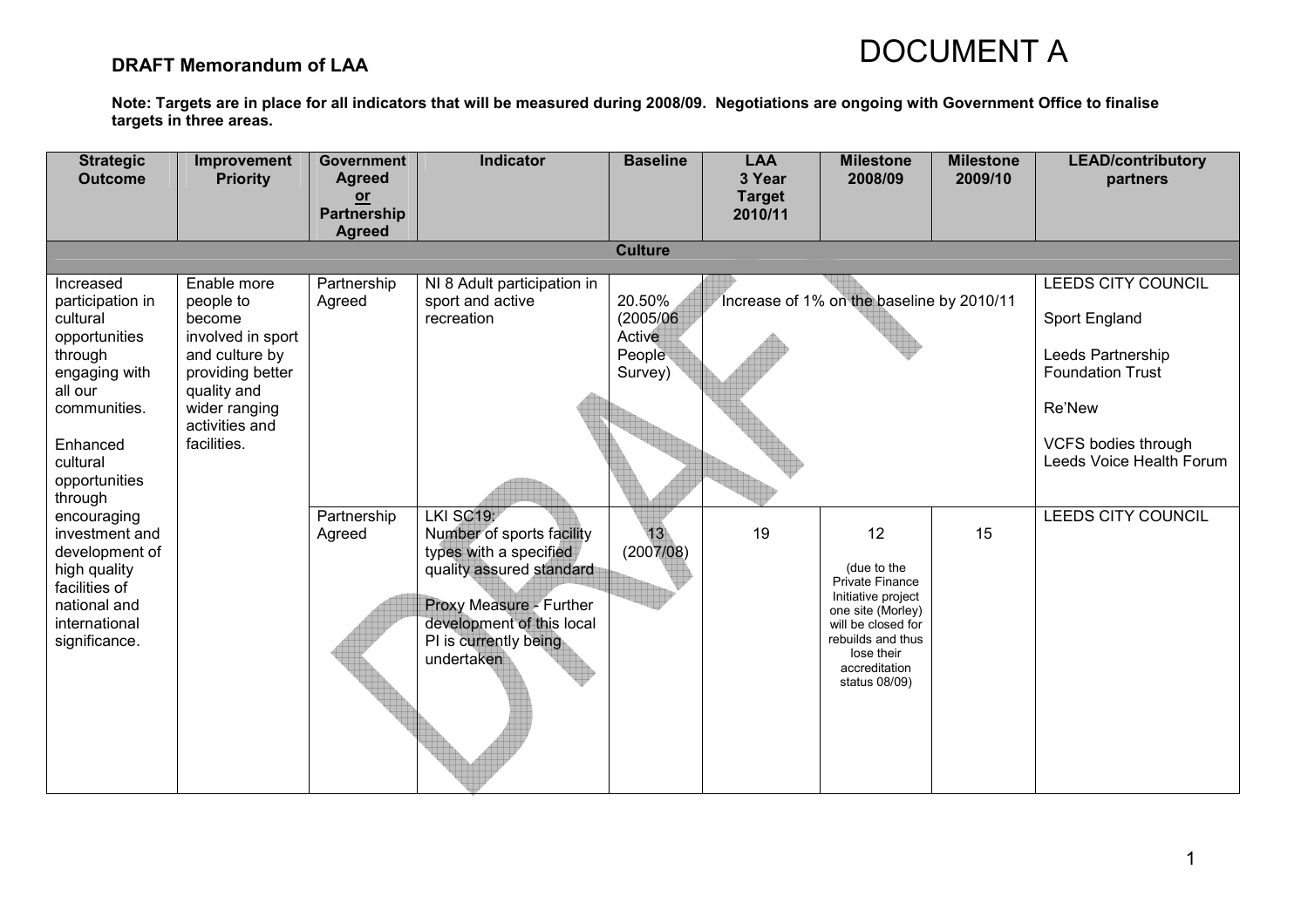### DRAFT Memorandum of LAA

| <b>Strategic</b> | Improvement     | <b>Government</b>                                            | <b>Indicator</b>                                                                 | <b>Baseline</b>                                                                                 | <b>LAA</b>                                                                                                        | <b>Milestone</b>                                                                               | <b>Milestone</b> | <b>LEAD/contributory</b>                                                                                                                          |
|------------------|-----------------|--------------------------------------------------------------|----------------------------------------------------------------------------------|-------------------------------------------------------------------------------------------------|-------------------------------------------------------------------------------------------------------------------|------------------------------------------------------------------------------------------------|------------------|---------------------------------------------------------------------------------------------------------------------------------------------------|
| <b>Outcome</b>   | <b>Priority</b> | <b>Agreed</b><br>$or$<br><b>Partnership</b><br><b>Agreed</b> |                                                                                  |                                                                                                 | 3 Year<br><b>Target</b><br>2010/11                                                                                | 2008/09                                                                                        | 2009/10          | partners                                                                                                                                          |
|                  |                 | Partnership<br>Agreed                                        | NI 9 Use of public<br>libraries                                                  | 2008/09<br>new data<br>$return -$<br><b>Baseline</b><br>will be in<br>place by<br>March<br>2009 | Proxy measure to be used in Year 1 -see<br>below.<br>Targets for Year 2 and Year 3 to be agreed<br>by March 2009. |                                                                                                |                  | <b>LEEDS CITY COUNCIL</b><br>Museums, Libraries and<br>Archives - Yorkshire<br>VCFS bodies through<br>Leeds Voice Older<br>People's Forum and CYP |
|                  |                 |                                                              | Number of visits to<br>libraries (temporary<br>proxy measure)                    | 4,181,923<br>$(2006 -$<br>2007)                                                                 | N/A                                                                                                               | 4,111,297<br>Library<br>renovation<br>programme will<br>mean reduced<br>capacity for<br>2008/9 | N/A              | forum<br><b>LEEDS CITY COUNCIL</b><br>Museums, Libraries and<br>Archives - Yorkshire                                                              |
|                  |                 | Partnership<br>Agreed                                        | NI 10 Visits to museums<br>and galleries                                         | 2008/09<br>new data<br>$return -$<br><b>Baseline</b><br>will be in<br>place by<br>March<br>2009 | Proxy measure to be used in Year 1 -see<br>below.<br>Targets for Year 2 and Year 3 to be agreed<br>by March 2009. |                                                                                                |                  | <b>LEEDS CITY COUNCIL</b><br>Museums, Libraries and<br>Archives - Yorkshire                                                                       |
|                  |                 |                                                              | The number of visits to<br>museums and galleries<br>(temporary proxy<br>measure) | 384,346                                                                                         | N/A                                                                                                               | 740,000                                                                                        | N/A              | <b>LEEDS CITY COUNCIL</b><br>Museums, Libraries and<br>Archives - Yorkshire                                                                       |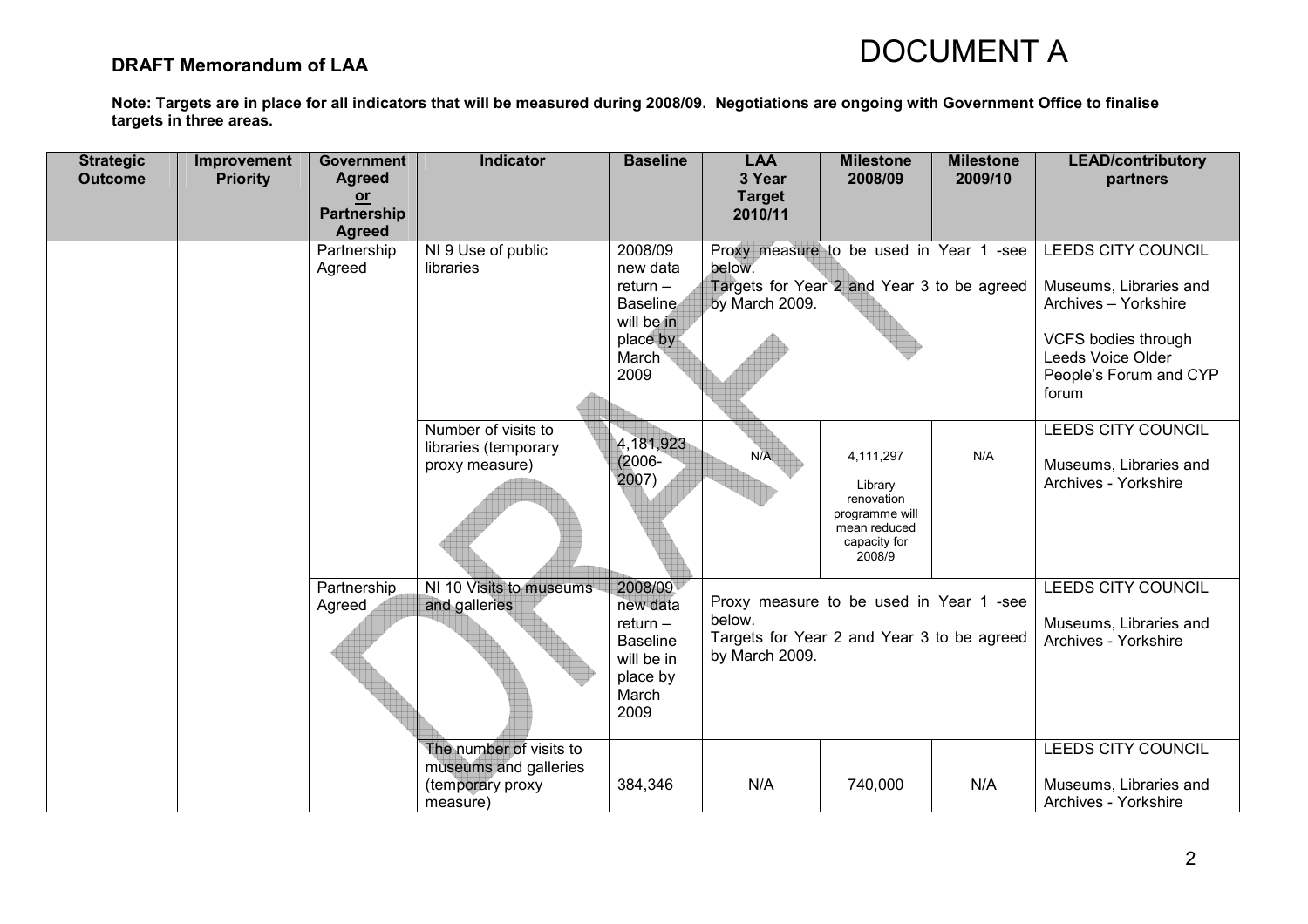### DRAFT Memorandum of LAA

| <b>Strategic</b><br><b>Outcome</b> | Improvement<br><b>Priority</b>                                                                  | <b>Government</b><br><b>Agreed</b><br>$or$ | Indicator                                                                                                                                                                                     | <b>Baseline</b>                                                                                                               | <b>LAA</b><br>3 Year<br><b>Target</b>                  | <b>Milestone</b><br>2008/09                | <b>Milestone</b><br>2009/10                     | <b>LEAD/contributory</b><br>partners                                             |
|------------------------------------|-------------------------------------------------------------------------------------------------|--------------------------------------------|-----------------------------------------------------------------------------------------------------------------------------------------------------------------------------------------------|-------------------------------------------------------------------------------------------------------------------------------|--------------------------------------------------------|--------------------------------------------|-------------------------------------------------|----------------------------------------------------------------------------------|
|                                    |                                                                                                 | <b>Partnership</b><br><b>Agreed</b>        |                                                                                                                                                                                               |                                                                                                                               | 2010/11                                                |                                            |                                                 |                                                                                  |
|                                    |                                                                                                 | Partnership<br>Agreed                      | NI 11 Engagement in the<br>Arts                                                                                                                                                               | 2008/09<br>new data<br>$return -$<br><b>Baseline</b><br>will be in<br>place by<br>March 2009                                  | People Survey by March 2009.                           | New indicator - to be determined by Active |                                                 | LEEDS CITY COUNCIL<br><b>Arts Council</b><br>Re'New                              |
|                                    | Facilitate the<br>delivery of major<br>cultural<br>schemes of<br>international<br>significance. | Partnership<br>Agreed                      | Restore, refurbish &<br>increase the cultural<br>infrastructure of the city:<br>a) amount spent on<br>buildings/<br>refurbishing new &<br>existing buildings of<br>International significance | This is a<br>new<br>indicator<br>which<br>relates to<br>specific<br>projects -<br>as such<br>there is no<br>baseline<br>data. | <b>Total 3 Year</b><br>cumulative<br>spend<br>£38,460k | Year 1 Spend<br>£10,519k                   | Total 2 Year<br>cumulative<br>Spend<br>£37,530k | LEEDS CITY COUNCIL<br><b>Arts Council</b><br>English Heritage                    |
|                                    |                                                                                                 | Partnership<br>Agreed                      | b) number of physical<br>infrastructure capital build<br>projects of International<br>significance that will<br>increase and/or improve<br>cultural provision                                 | Not<br>applicable                                                                                                             | 5<br>(cumulative)                                      | $\overline{2}$                             | $\mathbf{3}$<br>(Cumulative)                    | LEEDS CITY COUNCIL<br>Arts Council<br>English Heritage<br><b>Highways Agency</b> |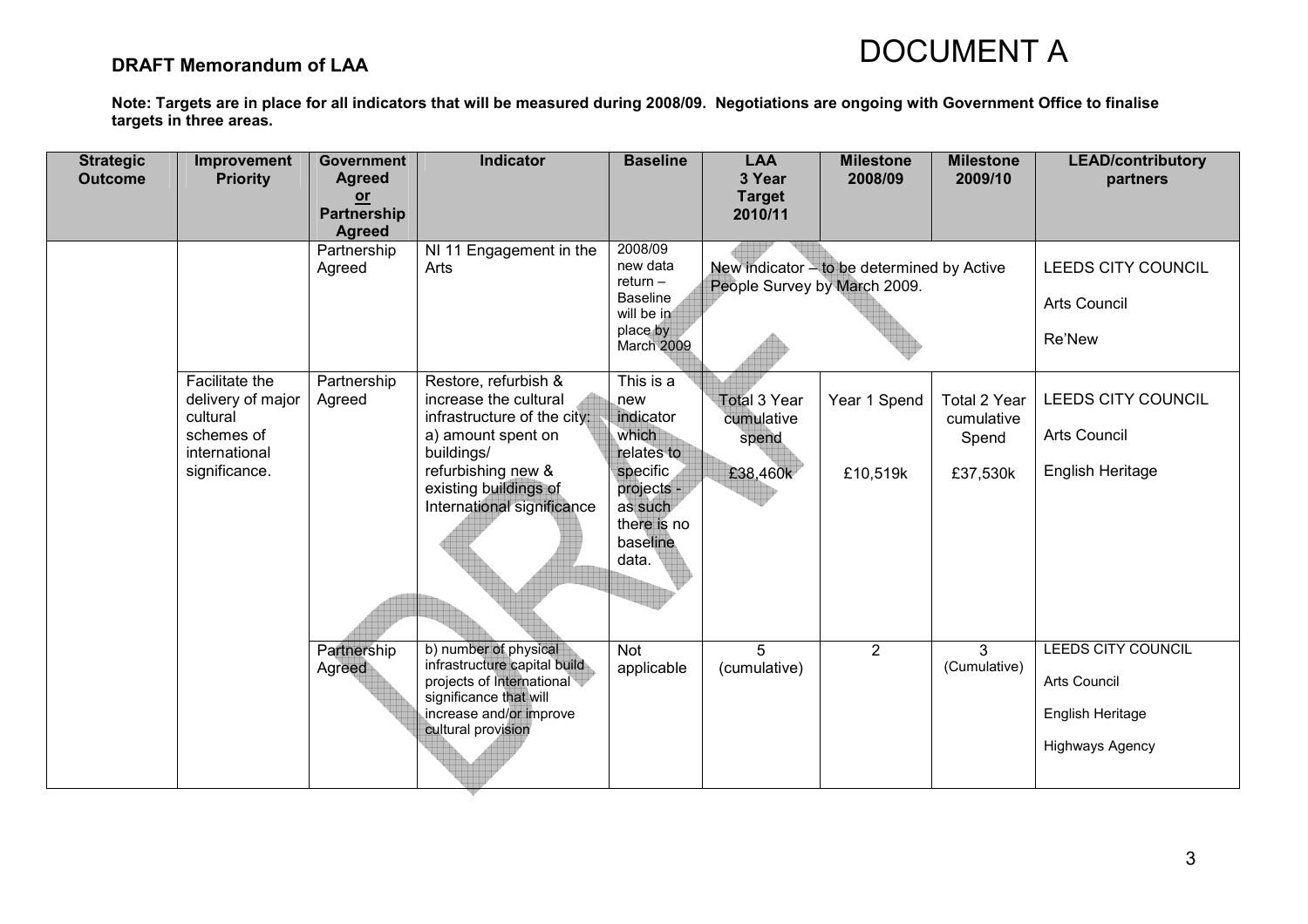### DRAFT Memorandum of LAA

| <b>Strategic</b>                    | Improvement                          | <b>Government</b>     | <b>Indicator</b>                                   | <b>Baseline</b>                   | <b>LAA</b>              | <b>Milestone</b>                                                                             | <b>Milestone</b> | <b>LEAD/contributory</b>                               |
|-------------------------------------|--------------------------------------|-----------------------|----------------------------------------------------|-----------------------------------|-------------------------|----------------------------------------------------------------------------------------------|------------------|--------------------------------------------------------|
| <b>Outcome</b>                      | <b>Priority</b>                      | <b>Agreed</b><br>or   |                                                    |                                   | 3 Year<br><b>Target</b> | 2008/09                                                                                      | 2009/10          | partners                                               |
|                                     |                                      | <b>Partnership</b>    |                                                    |                                   | 2010/11                 |                                                                                              |                  |                                                        |
|                                     |                                      | <b>Agreed</b>         |                                                    | <b>Enterprise and the Economy</b> |                         |                                                                                              |                  |                                                        |
|                                     |                                      |                       |                                                    |                                   |                         |                                                                                              |                  |                                                        |
| Increased<br>entrepreneurshi        | Increase<br>innovation and           | Partnership<br>Agreed | To support the<br>establishment of 550             | 12,751                            | 13,301                  | 12,934                                                                                       | 13,117           | LEEDS CITY COUNCIL                                     |
| p and innovation                    | entrepreneurial                      |                       | new businesses in                                  | (2006)                            |                         |                                                                                              |                  | Leeds Chamber                                          |
| through                             | activity across                      |                       | deprived communities in                            |                                   |                         |                                                                                              |                  |                                                        |
| effective support<br>to achieve the | the city.                            |                       | Leeds by 2011                                      |                                   |                         |                                                                                              |                  | VCFS bodies through VCF<br><b>Strategy Group (Lead</b> |
| full potential of                   |                                      |                       |                                                    |                                   |                         |                                                                                              |                  | forum)                                                 |
| people,                             |                                      |                       |                                                    |                                   |                         |                                                                                              |                  |                                                        |
| business and                        | Facilitate the                       | Partnership           | Processing of major                                |                                   |                         |                                                                                              |                  | <b>LEEDS CITY COUNCIL</b>                              |
| the economy.                        | delivery of major<br>developments in | Agreed                | planning applications                              | 63%<br>(2007/08)                  | 75%                     | 65%                                                                                          | 70%              | <b>Highways Agency</b>                                 |
|                                     | the city centre to                   |                       |                                                    |                                   |                         |                                                                                              |                  |                                                        |
| Increased<br>international          | enhance the                          |                       |                                                    |                                   |                         |                                                                                              |                  | West Yorkshire Fire and                                |
| competitiveness                     | economy and<br>support local         |                       |                                                    |                                   |                         |                                                                                              |                  | <b>Rescue Service</b>                                  |
| through<br>marketing and            | employment                           | Partnership           | Result of annual                                   |                                   |                         |                                                                                              |                  | <b>LEEDS CITY COUNCIL</b>                              |
| investment in                       |                                      | Agreed                | satisfaction survey                                | 2008/09                           |                         | New indicator - targets and milestones to be                                                 |                  |                                                        |
| high quality                        |                                      |                       | relating to planning<br>performance                | new data<br>$return -$            |                         | determined by March 2009                                                                     |                  | <b>Highways Agency</b>                                 |
| infrastructure<br>and physical      |                                      |                       | agreements.                                        | <b>Baseline</b>                   |                         |                                                                                              |                  | <b>West Yorkshire Metro</b>                            |
| assets,                             |                                      |                       |                                                    | will be in                        |                         |                                                                                              |                  |                                                        |
| particularly in                     |                                      |                       |                                                    | place by<br>March                 |                         |                                                                                              |                  |                                                        |
| the city centre.                    |                                      |                       |                                                    | 2009                              |                         |                                                                                              |                  |                                                        |
|                                     |                                      |                       |                                                    |                                   |                         |                                                                                              |                  |                                                        |
|                                     | Increase                             | Partnership           | a) Percentage of UK                                | 2008/09 to                        |                         |                                                                                              |                  | LEEDS CITY COUNCIL                                     |
|                                     | international<br>communications      | Agreed                | residents surveyed who<br>regard Leeds as a 'great | be used as<br>baseline            |                         | New indicator – targets and milestones to be<br>determined following calculation of baseline |                  |                                                        |
|                                     | marketing and                        |                       | place to live'.                                    | year.                             |                         | by March 2009.                                                                               |                  |                                                        |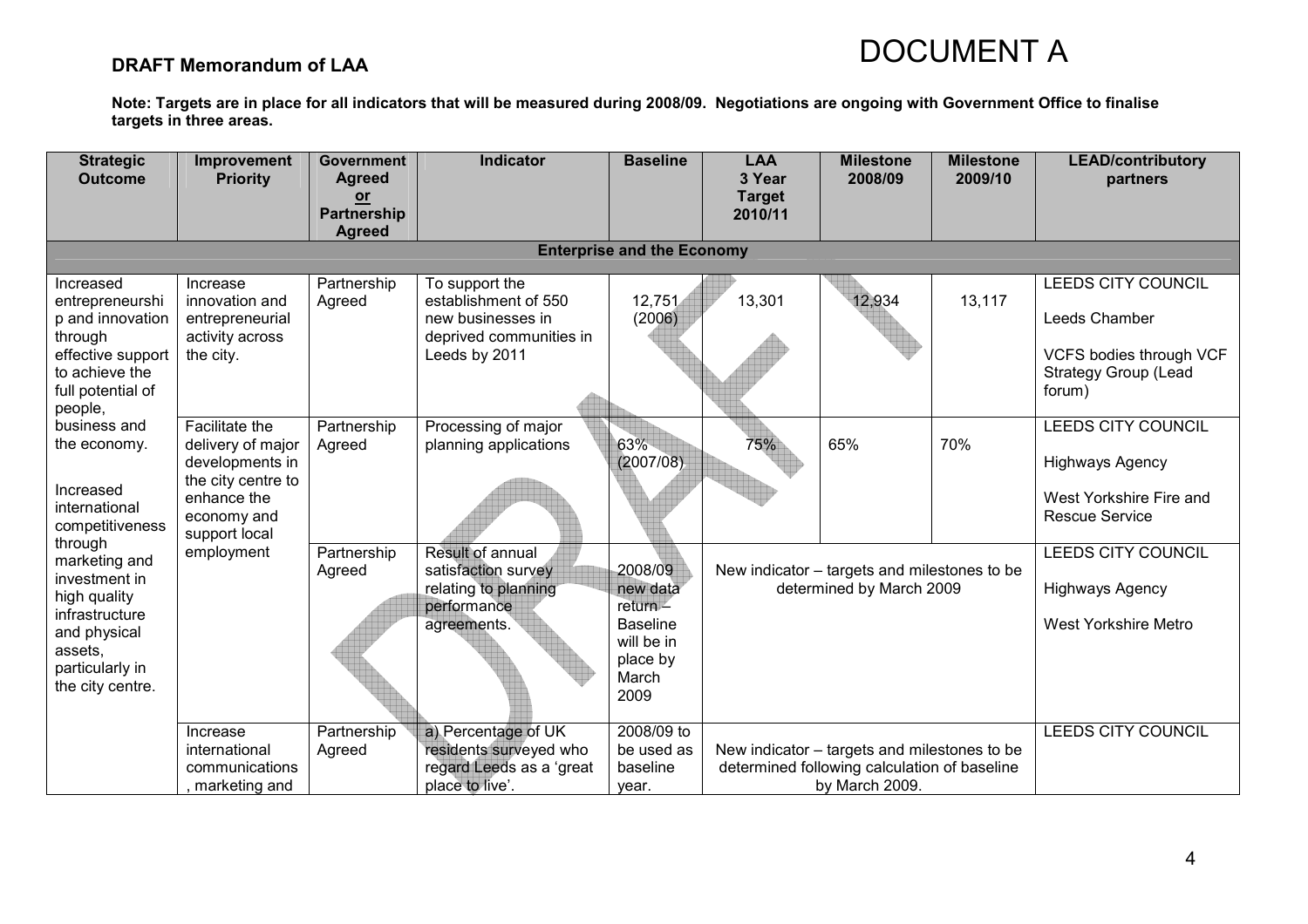### DRAFT Memorandum of LAA

| <b>Strategic</b><br><b>Outcome</b>                                                                                                                                              | Improvement<br><b>Priority</b>                                                                       | <b>Government</b><br><b>Agreed</b>   | <b>Indicator</b>                                                                                                                | <b>Baseline</b>                             | <b>LAA</b><br>3 Year                 | <b>Milestone</b><br>2008/09          | <b>Milestone</b><br>2009/10          | <b>LEAD/contributory</b><br>partners                                                                                                                                                                                                                    |
|---------------------------------------------------------------------------------------------------------------------------------------------------------------------------------|------------------------------------------------------------------------------------------------------|--------------------------------------|---------------------------------------------------------------------------------------------------------------------------------|---------------------------------------------|--------------------------------------|--------------------------------------|--------------------------------------|---------------------------------------------------------------------------------------------------------------------------------------------------------------------------------------------------------------------------------------------------------|
|                                                                                                                                                                                 |                                                                                                      | $or$<br>Partnership<br><b>Agreed</b> |                                                                                                                                 |                                             | <b>Target</b><br>2010/11             |                                      |                                      |                                                                                                                                                                                                                                                         |
|                                                                                                                                                                                 | business<br>support<br>activities to<br>promote the city<br>and attract<br>investment.               |                                      | b) Improve Leeds' image<br>as a major centre for<br>business.                                                                   | (From<br><b>Brahm</b><br>Research<br>Study) |                                      |                                      |                                      |                                                                                                                                                                                                                                                         |
|                                                                                                                                                                                 |                                                                                                      |                                      |                                                                                                                                 | Learning                                    |                                      |                                      |                                      |                                                                                                                                                                                                                                                         |
| An enhanced<br>workforce that<br>will meet future<br>challenges<br>through fulfilling<br>individual and<br>economic<br>potential and<br>investing in<br>learning<br>facilities. | Enhance the<br>skill levels of the<br>workforce to<br>fulfil individual<br>and economic<br>potential | Government<br>Agreed                 | NI 163 Proportion of<br>population aged 19-64<br>for males and 19-59 for<br>females qualified to at<br>least Level 2 or higher. | 305,000<br>$(71.0\%)$                       | Baseline + 9<br>percentage<br>points | Baseline + 2<br>percentage<br>points | Baseline + 5<br>percentage<br>points | <b>LEARNING AND SKILLS</b><br><b>COUNCIL</b><br>Leeds Chamber<br>Leeds City Council<br>Jobcentre Plus<br>Leeds Confederation of<br><b>Further Education</b><br>Colleges<br><b>VCFS bodies through</b><br>Leeds Voice Economy and<br><b>Skills Forum</b> |
|                                                                                                                                                                                 |                                                                                                      | Government<br>Agreed                 | NI 164 Proportion of<br>population aged 19-64<br>for males and 19-59 for<br>females qualified to at<br>least Level 3 or higher  | 218,000<br>$(51.0\%)$                       | Baseline + 6<br>percentage<br>points | Baseline + 2<br>percentage<br>points | Baseline + 4<br>percentage<br>points | <b>LEARNING AND SKILLS</b><br>COUNCIL<br>Leeds Chamber<br>Leeds City Council                                                                                                                                                                            |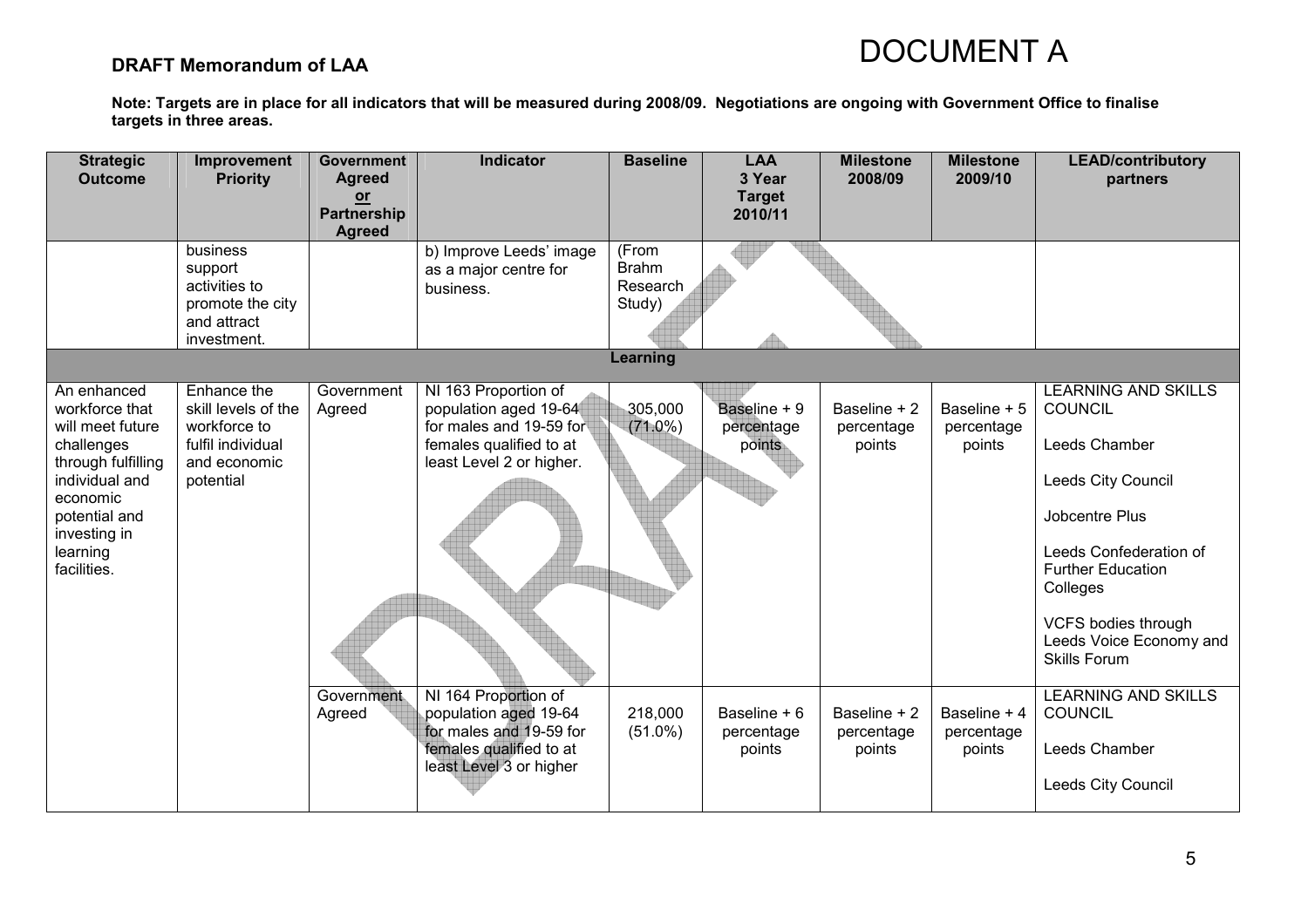### DRAFT Memorandum of LAA

| <b>Strategic</b><br><b>Outcome</b> | <b>Improvement</b><br><b>Priority</b>                                                                               | <b>Government</b><br><b>Agreed</b><br>$or$<br><b>Partnership</b><br><b>Agreed</b> | <b>Indicator</b>                                                                                                                                                                                                                             | <b>Baseline</b>                                 | <b>LAA</b><br>3 Year<br><b>Target</b><br>2010/11 | <b>Milestone</b><br>2008/09                                                                                                                                                                 | <b>Milestone</b><br>2009/10        | <b>LEAD/contributory</b><br>partners                                                                                                                                                          |
|------------------------------------|---------------------------------------------------------------------------------------------------------------------|-----------------------------------------------------------------------------------|----------------------------------------------------------------------------------------------------------------------------------------------------------------------------------------------------------------------------------------------|-------------------------------------------------|--------------------------------------------------|---------------------------------------------------------------------------------------------------------------------------------------------------------------------------------------------|------------------------------------|-----------------------------------------------------------------------------------------------------------------------------------------------------------------------------------------------|
|                                    |                                                                                                                     |                                                                                   |                                                                                                                                                                                                                                              |                                                 |                                                  |                                                                                                                                                                                             |                                    | Jobcentre Plus<br>Leeds Confederation of<br><b>Further Education</b><br>Colleges<br>VCFS bodies through<br>Leeds Voice Economy and<br><b>Skills Forum</b>                                     |
|                                    | Improve<br>learning<br>outcomes for all<br>16 year olds,<br>with a focus on<br>narrowing the<br>achievement<br>gap. | Government<br>Agreed                                                              | NI 78 Reduction in<br>number of schools where<br>fewer than 30% of pupils<br>achieve 5 or more A*-C<br>grades at GCSE and<br>equivalent including<br><b>GCSEs in English and</b><br><b>Maths</b><br><b>DCSF Statutory Targets</b><br>(below) | 13<br>Schools<br>(2006/07)<br>Academic<br>Year) | 1 School<br>academies should be included.        | 7 Schools<br>Technical issue raised with audit commission,<br>targets currently exclude Academies as per<br>DCSF Guidance but clarification has been<br>sought on CLG guidance which states | 2 Schools                          | <b>LEEDS CITY COUNCIL</b><br><b>Education Leeds</b><br>Leeds Confederation of<br><b>Further Education</b><br>Colleges<br><b>VCFS bodies through</b><br><b>Leeds Voice Connexions</b><br>Forum |
|                                    | Improve<br>learning<br>outcomes and<br>skill levels for 19                                                          | Government<br>Agreed                                                              | NI 79: Achievement of<br>Level 2 qualifications by<br>the age of 19                                                                                                                                                                          | 65%<br>2006/07<br>Academic<br>Year              | 75%<br>(2009/10)<br>Academic year)               | 68%<br>(2007/08)<br>Academic year)                                                                                                                                                          | 71%<br>(2008/09)<br>Academic year) | <b>LEEDS CITY COUNCIL</b><br><b>Education Leeds</b>                                                                                                                                           |
|                                    | year olds.                                                                                                          | Partnership<br>Agreed                                                             | NI80: Achievement of<br>Level 3 qualifications by<br>the age of 19                                                                                                                                                                           | 41%<br>(2006/07<br>Academic<br>Year)            | 49%<br>(2009/10)<br>Academic year)               | 43%<br>(2007/08)<br>Academic year)                                                                                                                                                          | 47%<br>(2008/09)<br>Academic year) | Learning and Skills<br>Council<br>Leeds Confederation of                                                                                                                                      |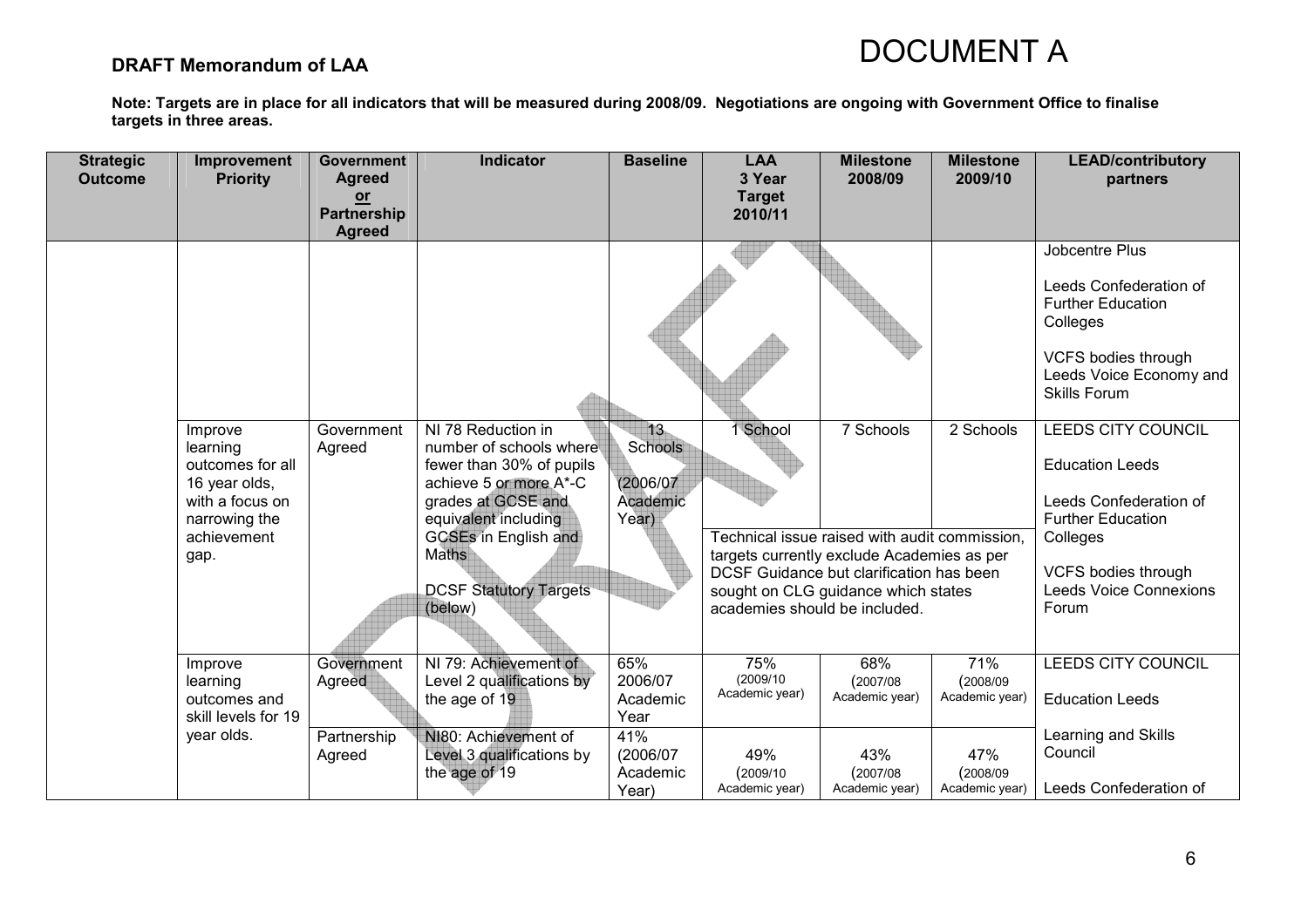### DRAFT Memorandum of LAA

| <b>Strategic</b><br><b>Outcome</b> | Improvement<br><b>Priority</b>                                                               | Government<br><b>Agreed</b><br>$or$<br>Partnership<br><b>Agreed</b> | Indicator                                                                                      | <b>Baseline</b>                                                  | <b>LAA</b><br>3 Year<br><b>Target</b><br>2010/11 | <b>Milestone</b><br>2008/09 | <b>Milestone</b><br>2009/10 | <b>LEAD/contributory</b><br>partners                                                                                                                                                                                                       |
|------------------------------------|----------------------------------------------------------------------------------------------|---------------------------------------------------------------------|------------------------------------------------------------------------------------------------|------------------------------------------------------------------|--------------------------------------------------|-----------------------------|-----------------------------|--------------------------------------------------------------------------------------------------------------------------------------------------------------------------------------------------------------------------------------------|
|                                    | Increase the                                                                                 | Government                                                          | NI 117: 16-18 year olds                                                                        | 10.0%<br>(Average of                                             |                                                  |                             | 7.8%                        | <b>Further Education</b><br>Colleges<br>VCFS bodies through<br><b>Leeds Voice Connexions</b><br>Forum<br>LEEDS CITY COUNCIL                                                                                                                |
|                                    | proportion of<br>vulnerable<br>groups engaged<br>in education,<br>training or<br>employment. | Agreed                                                              | who are not in education,<br>training or employment<br>(NEET)<br><b>DCSF Statutory Targets</b> | Nov, Dec<br>and Jan as<br>per national<br>reporting<br>guidance) | 6.5%                                             | 8.9%                        |                             | <b>Education Leeds</b><br>Leeds Confederation of<br><b>Further Education</b><br>Colleges<br><b>Probation Service</b><br>Learning and Skills<br>Council<br>VCFS bodies through<br>Leeds Voice Economy and<br>Skills forum<br>Jobcentre Plus |
|                                    |                                                                                              |                                                                     |                                                                                                |                                                                  |                                                  |                             |                             |                                                                                                                                                                                                                                            |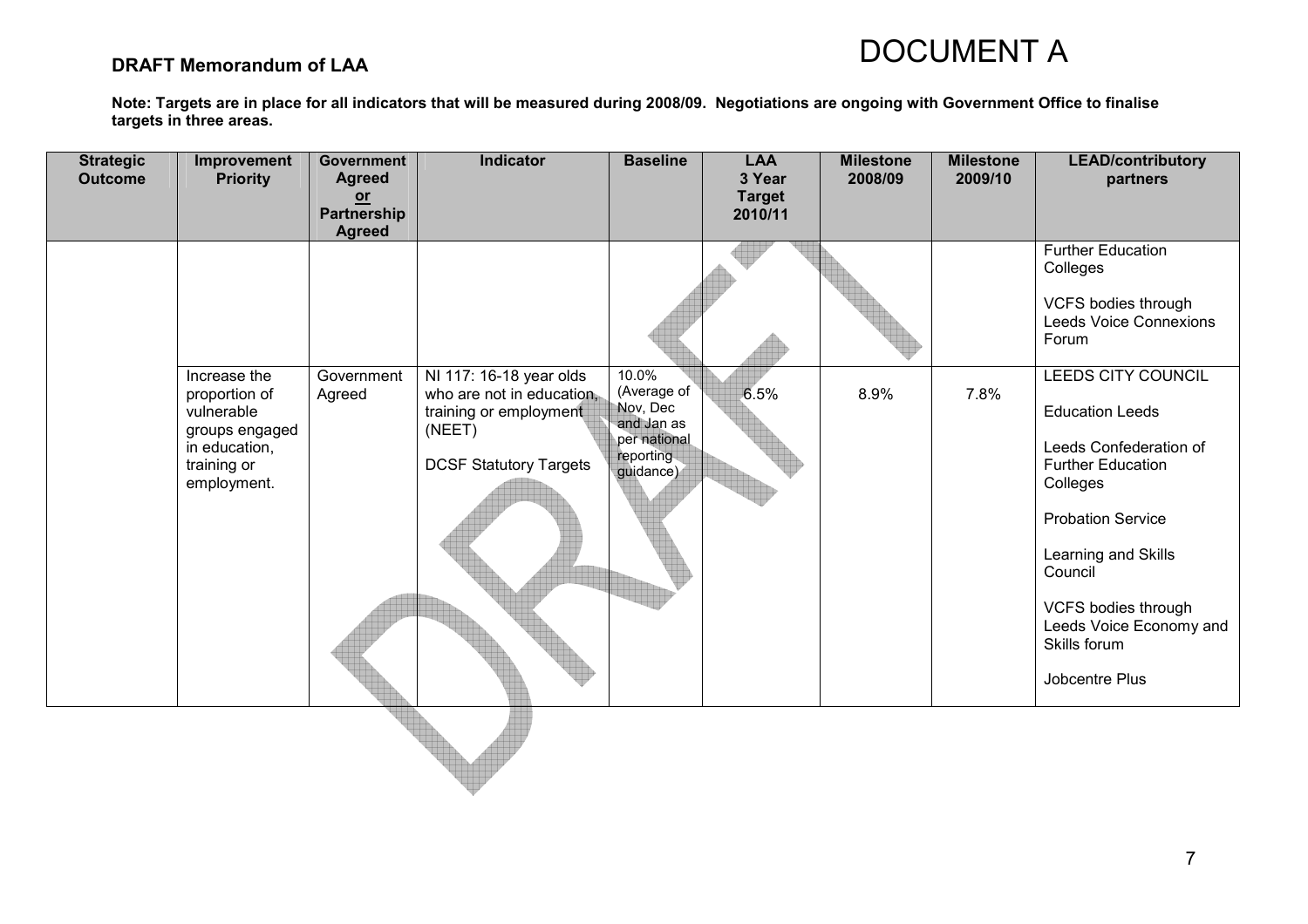### DRAFT Memorandum of LAA

| <b>Strategic</b><br><b>Outcome</b> | Improvement<br><b>Priority</b>                                                                                                       | Government<br><b>Agreed</b><br>$or$<br>Partnership<br><b>Agreed</b> | Indicator                                                      | <b>Baseline</b>    | <b>LAA</b><br>3 Year<br><b>Target</b><br>2010/11 | <b>Milestone</b><br>2008/09                                    | <b>Milestone</b><br>2009/10 | <b>LEAD/contributory</b><br>partners                                                                                                                                                                                                                              |
|------------------------------------|--------------------------------------------------------------------------------------------------------------------------------------|---------------------------------------------------------------------|----------------------------------------------------------------|--------------------|--------------------------------------------------|----------------------------------------------------------------|-----------------------------|-------------------------------------------------------------------------------------------------------------------------------------------------------------------------------------------------------------------------------------------------------------------|
|                                    |                                                                                                                                      | Partnership<br>Agreed                                               | NI 148 Care leavers in<br>education, employment<br>or training | 71.3%<br>(2006/07) | 86.8%                                            | 76.6%                                                          | 81.7%                       | LEEDS CITY COUNCIL<br><b>Education Leeds</b><br>Learning and Skills<br>Council<br>Leeds Partnership<br><b>Foundation Trust</b><br>Leeds Confederation of<br><b>Further Education</b><br>Colleges<br>VCFS bodies through<br><b>Leeds Voice Connexions</b><br>Forum |
|                                    | Improve<br>participation and<br>early learning<br>outcomes for all<br>children, with a<br>focus on<br>families in<br>deprived areas. |                                                                     | <b>DCSF Statutory Targets</b><br>(see below)                   |                    |                                                  | Not applicable - see statutory DCSF indicator and target below |                             |                                                                                                                                                                                                                                                                   |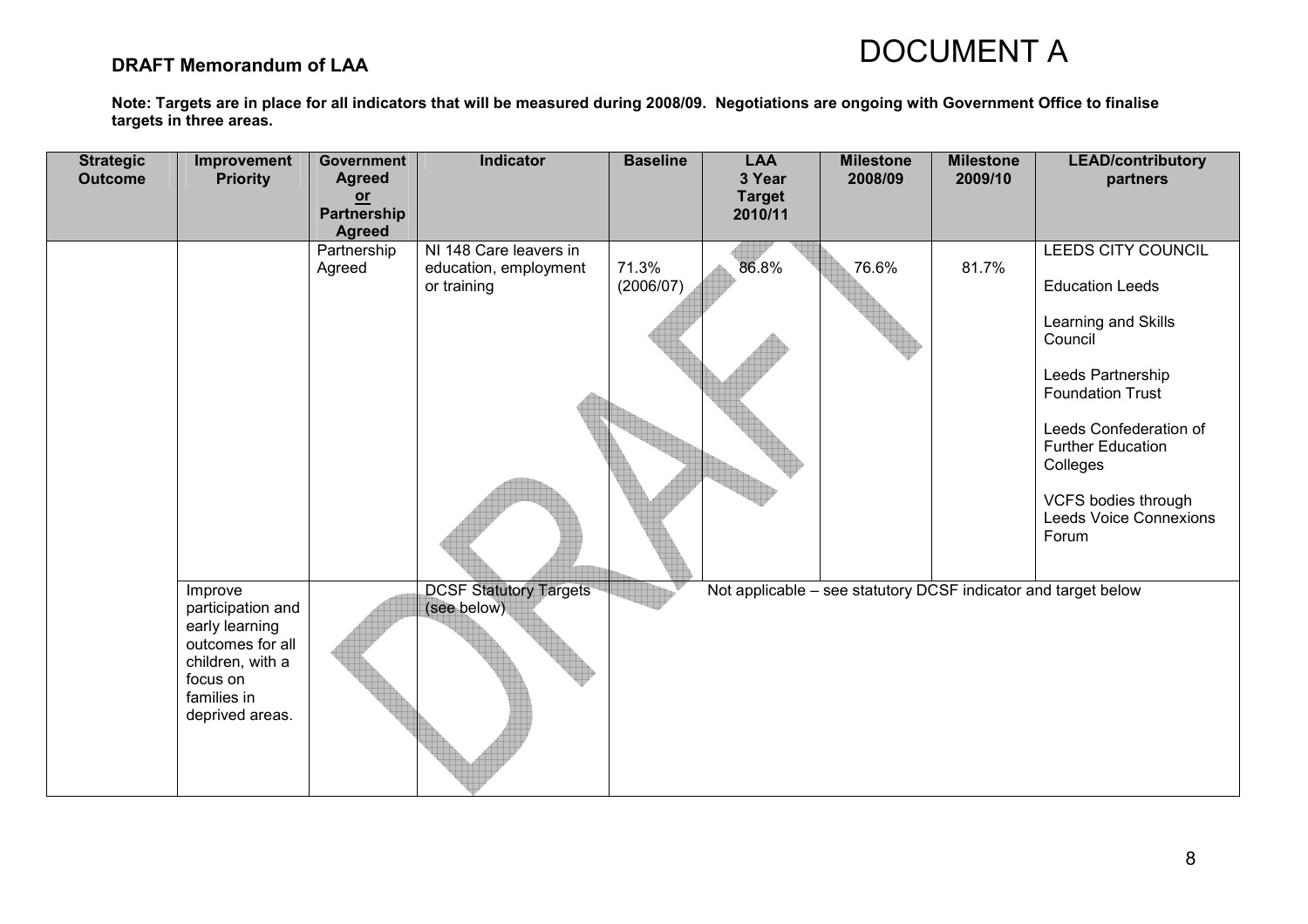### DRAFT Memorandum of LAA

| <b>Strategic</b><br><b>Outcome</b>                                                                                      | Improvement<br><b>Priority</b>                                                                                                 | <b>Government</b><br><b>Agreed</b><br>$or$<br>Partnership<br><b>Agreed</b> | Indicator                                                                          | <b>Baseline</b>                                       | <b>LAA</b><br>3 Year<br><b>Target</b><br>2010/11 | <b>Milestone</b><br>2008/09                                                                                                                                                                                 | <b>Milestone</b><br>2009/10            | <b>LEAD/contributory</b><br>partners                                                                                  |
|-------------------------------------------------------------------------------------------------------------------------|--------------------------------------------------------------------------------------------------------------------------------|----------------------------------------------------------------------------|------------------------------------------------------------------------------------|-------------------------------------------------------|--------------------------------------------------|-------------------------------------------------------------------------------------------------------------------------------------------------------------------------------------------------------------|----------------------------------------|-----------------------------------------------------------------------------------------------------------------------|
|                                                                                                                         |                                                                                                                                |                                                                            |                                                                                    |                                                       |                                                  |                                                                                                                                                                                                             |                                        |                                                                                                                       |
|                                                                                                                         |                                                                                                                                |                                                                            |                                                                                    | <b>Transport</b>                                      |                                                  |                                                                                                                                                                                                             |                                        |                                                                                                                       |
| Increased<br>accessibility and<br>connectivity<br>through<br>investment in a<br>high quality<br>transport<br>system and | Deliver and<br>facilitate a range<br>of transport<br>proposals for an<br>enhanced<br>transport<br>system,<br>including cycling | Government<br>Agreed                                                       | NI 167 Congestion -<br>average journey time per<br>mile during the morning<br>peak | 222<br>seconds (3)<br>mins $42$<br>$secs$ ) -<br>2005 | 3 mins 57<br>secs<br>$(237)$ seconds)            | 3 mins 54<br>secs<br>(234)<br>seconds)<br>On target routes to accommodate an expected<br>increase in travel of 5% with an increase in<br>average person journey time per person mile of no<br>more than 7%. | 3 mins 56<br>secs<br>(236)<br>seconds) | <b>LEEDS CITY COUNCIL</b><br><b>West Yorkshire Metro</b><br><b>Highways Agency</b>                                    |
| through<br>influencing<br>others and<br>changing<br>behaviours                                                          | and walking.                                                                                                                   | Partnership<br>Agreed                                                      | Cycle Trips to the City<br>centre in the morning<br>peak period (0730-0930).       | 728 (2007)                                            | 880 (2010)                                       | 780 (2008)                                                                                                                                                                                                  | 840 (2009)                             | LEEDS CITY COUNCIL<br>Leeds Cycling Action<br>Group<br>VCFS bodies through<br><b>Leeds Voice Environment</b><br>Forum |
|                                                                                                                         | Improve the<br>quality, use and<br>accessibility of<br>public transport                                                        | Partnership<br>Agreed                                                      | Local bus passenger<br>journeys originating in<br>the authority area               | <b>Baseline</b><br>being<br>produced<br>from data     |                                                  | Data received from Metro - targets currently<br>being developed and will be in place by 30<br>May 2008.                                                                                                     |                                        | <b>WEST YORKSHIRE</b><br><b>METRO</b><br>Leeds City Council                                                           |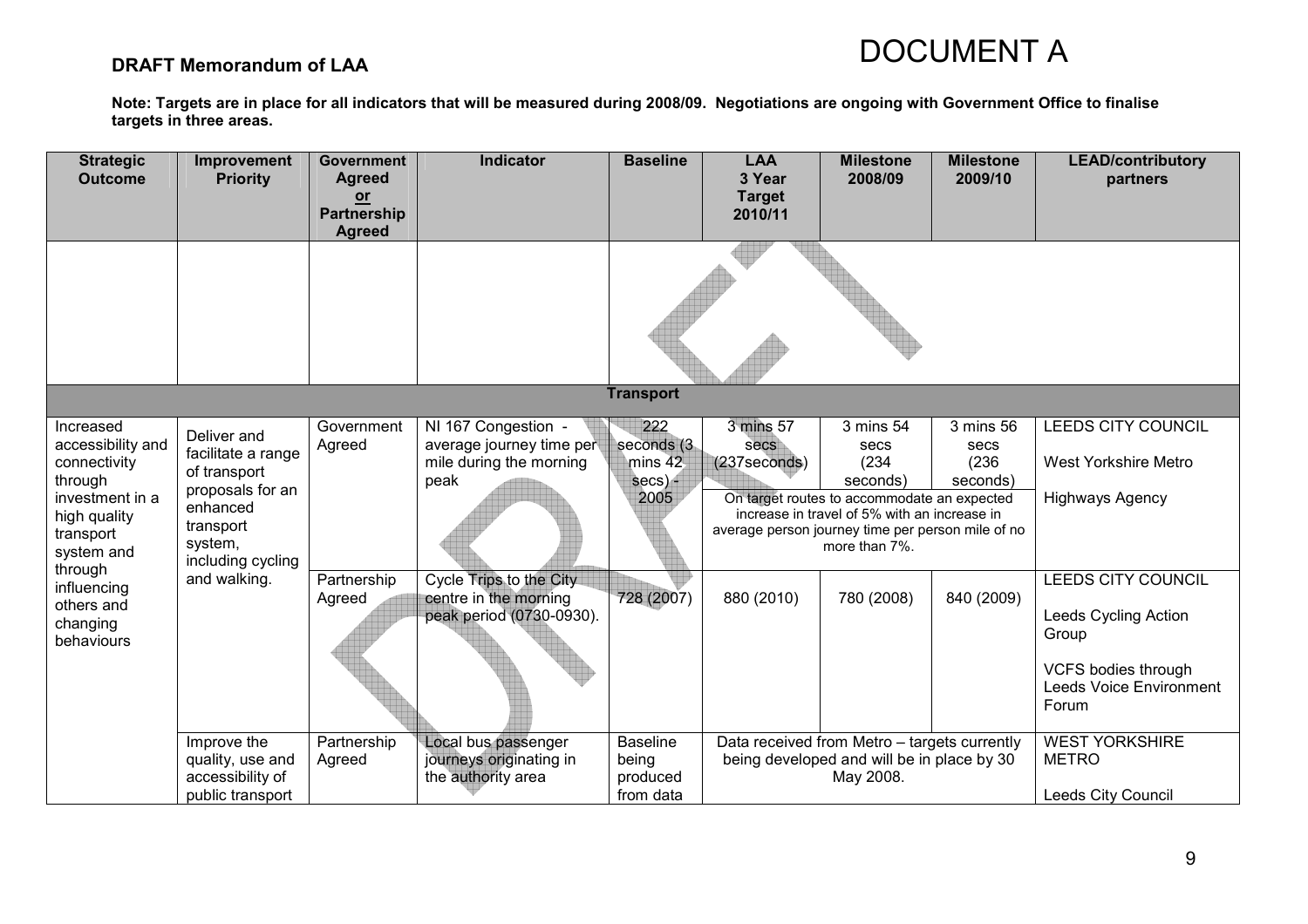### DRAFT Memorandum of LAA

| <b>Strategic</b><br><b>Outcome</b> | Improvement<br><b>Priority</b>                                                                                                                                     | <b>Government</b><br><b>Agreed</b><br>$or$<br>Partnership<br><b>Agreed</b> | <b>Indicator</b>                                                                       | <b>Baseline</b>                                                            | <b>LAA</b><br>3 Year<br><b>Target</b><br>2010/11 | <b>Milestone</b><br>2008/09                                                                                   | <b>Milestone</b><br>2009/10 | <b>LEAD/contributory</b><br>partners                                                                                 |
|------------------------------------|--------------------------------------------------------------------------------------------------------------------------------------------------------------------|----------------------------------------------------------------------------|----------------------------------------------------------------------------------------|----------------------------------------------------------------------------|--------------------------------------------------|---------------------------------------------------------------------------------------------------------------|-----------------------------|----------------------------------------------------------------------------------------------------------------------|
|                                    | services in<br>Leeds.                                                                                                                                              |                                                                            |                                                                                        | produced<br>by Metro -<br>will be<br>agreed by<br>30 May<br>2008           |                                                  |                                                                                                               |                             |                                                                                                                      |
|                                    |                                                                                                                                                                    | Partnership<br>Agreed                                                      | Percentage of non-car<br>journeys into central<br>Leeds in the morning<br>peak period. | 42.30%<br>(2004)                                                           | 45%                                              | 44.30%                                                                                                        | 44.70%                      | LEEDS CITY COUNCIL<br>West Yorkshire Metro<br><b>Highways Agency</b><br>Leeds Partnership<br><b>Foundation Trust</b> |
|                                    | Improve the<br>condition of the<br>streets and<br>transport<br>infrastructure by<br>carrying out a<br>major<br>programme of<br>maintenance<br>and<br>improvements. | Government<br>Agreed                                                       | NI 169 Non-principal<br>classified roads where<br>maintenance should be<br>considered  | <b>Currently</b><br>awaiting<br>2007/08<br>$data - by$<br><b>June 2008</b> | Baseline -3%                                     | Baseline-1%<br>Please note that if the baseline is lower than<br>8% then the reduction will be 0.5% per year. | Baseline-2%                 | LEEDS CITY COUNCIL                                                                                                   |
|                                    | Improve road                                                                                                                                                       | Government                                                                 | NI 47 People killed or                                                                 | 364                                                                        | $-3.9%$                                          | 0%                                                                                                            | $-2.5%$                     | LEEDS CITY COUNCIL                                                                                                   |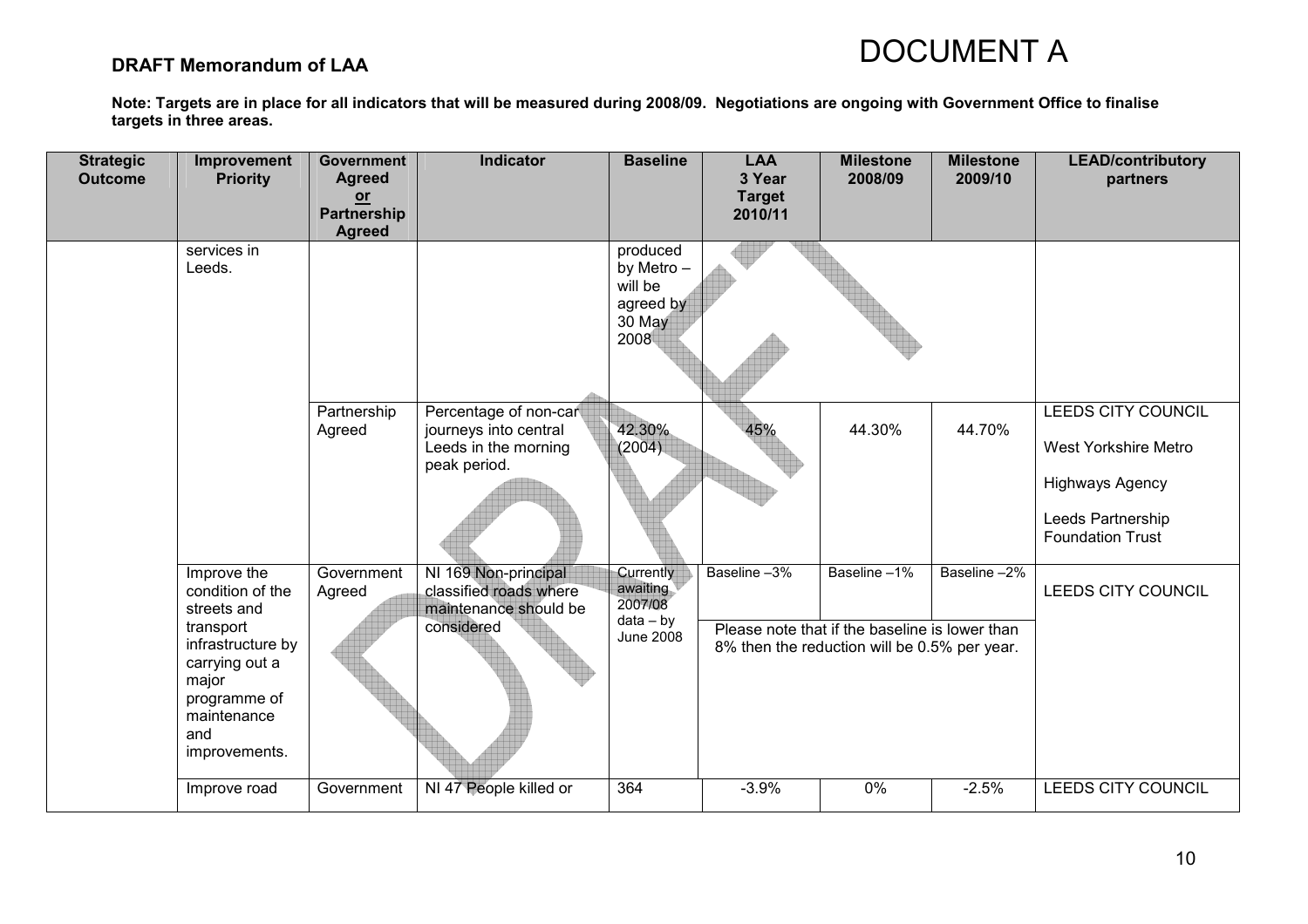### DRAFT Memorandum of LAA

| <b>Strategic</b><br><b>Outcome</b>                                                                                                   | Improvement<br><b>Priority</b>                                                                                                      | <b>Government</b><br><b>Agreed</b><br>$or$<br><b>Partnership</b><br><b>Agreed</b> | <b>Indicator</b>                                                                       | <b>Baseline</b>                                                                                                | <b>LAA</b><br>3 Year<br><b>Target</b><br>2010/11 | <b>Milestone</b><br>2008/09                                    | <b>Milestone</b><br>2009/10 | <b>LEAD/contributory</b><br>partners                                                                                                                                                                         |
|--------------------------------------------------------------------------------------------------------------------------------------|-------------------------------------------------------------------------------------------------------------------------------------|-----------------------------------------------------------------------------------|----------------------------------------------------------------------------------------|----------------------------------------------------------------------------------------------------------------|--------------------------------------------------|----------------------------------------------------------------|-----------------------------|--------------------------------------------------------------------------------------------------------------------------------------------------------------------------------------------------------------|
|                                                                                                                                      | safety for all our<br>users.<br>especially motor<br>cyclists pedal<br>cyclists and<br>pedestrians.                                  | Agreed                                                                            | seriously injured in road<br>traffic accidents                                         | $(2005-07)$<br>3 year<br>average)                                                                              | 341 (2008-<br>2010)                              | 364 (2006-<br>2008)                                            | 355 (2007-<br>2009)         | <b>Highways Agency</b><br>West Yorkshire Fire and<br><b>Rescue Services</b><br><b>VCFS bodies through</b><br><b>Leeds Voice Environment</b><br>Forum                                                         |
|                                                                                                                                      |                                                                                                                                     |                                                                                   |                                                                                        | <b>Environment</b>                                                                                             |                                                  |                                                                |                             |                                                                                                                                                                                                              |
| Reduced<br>ecological<br>footprint through<br>responding to<br>environmental<br>and climate<br>change and<br>influencing<br>others.  | Increase the<br>amount of waste<br>reused and<br>recycled and<br>reduce the<br>amount of waste<br>going to landfill.                | Government<br>Agreed                                                              | NI 192 Percentage of<br>household waste sent for<br>reuse, recycling and<br>composting | 27.05%<br>(2007/08)                                                                                            | 41.32%                                           | 30.26%                                                         | 33.94%                      | LEEDS CITY COUNCIL<br><b>Environment Agency</b><br><b>VCFS bodies through</b><br><b>Leeds Voice Environment</b><br>Forum                                                                                     |
| Cleaner,<br>greener and<br>more attractive<br>city through<br>effective<br>environmental<br>management<br>and changed<br>behaviours. | Reduce<br>emissions from<br>public sector<br>buildings,<br>operations and<br>service delivery,<br>and encourage<br>others to do so. | Government<br>Agreed                                                              | NI 185 CO2 Reduction<br>from Local Authority<br>operations                             | <b>Baseline</b><br>to be set<br>from 2008<br>Calendar<br>year (1<br>January<br>2008 to 31<br>December<br>2008) |                                                  | To be set when baseline has been calculated<br>- January 2009. |                             | <b>LEEDS CITY COUNCIL</b><br>West Yorkshire Fire and<br><b>Rescue Service</b><br><b>VCFS bodies through</b><br><b>Leeds Voice Environment</b><br>Forum<br>Leeds Confederation of<br><b>Further Education</b> |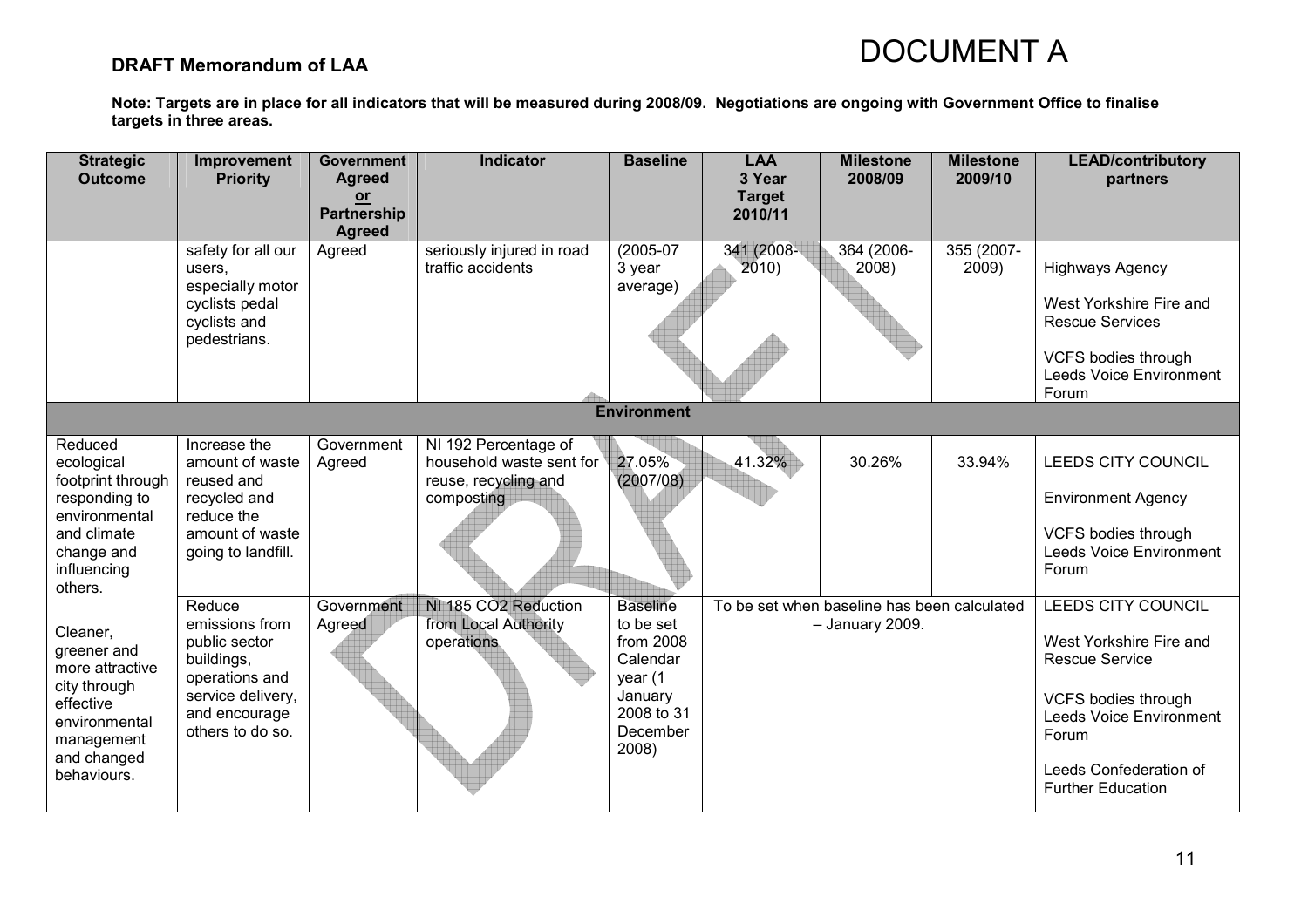### DRAFT Memorandum of LAA

| <b>Strategic</b><br><b>Outcome</b> | Improvement<br><b>Priority</b>                                                                      | Government<br><b>Agreed</b><br>$or$<br>Partnership<br><b>Agreed</b> | Indicator                                     | <b>Baseline</b>      | <b>LAA</b><br>3 Year<br><b>Target</b><br>2010/11 | <b>Milestone</b><br>2008/09 | <b>Milestone</b><br>2009/10 | <b>LEAD/contributory</b><br>partners                                                                                                                                                                                                                                                                  |
|------------------------------------|-----------------------------------------------------------------------------------------------------|---------------------------------------------------------------------|-----------------------------------------------|----------------------|--------------------------------------------------|-----------------------------|-----------------------------|-------------------------------------------------------------------------------------------------------------------------------------------------------------------------------------------------------------------------------------------------------------------------------------------------------|
|                                    |                                                                                                     |                                                                     |                                               |                      |                                                  |                             |                             | Colleges                                                                                                                                                                                                                                                                                              |
|                                    | Undertake<br>actions to<br>improve our<br>resilience to<br>current and<br>future climate<br>change. | Government<br>Agreed                                                | NI 188 Planning to Adapt<br>to Climate Change | Level 0<br>(2007/08) | Level 3                                          | Level 1                     | Level 2                     | LEEDS CITY COUNCIL<br><b>Environment Agency</b><br>Highways Agency<br>West Yorkshire Fire and<br><b>Rescue Service</b><br>Natural England<br>West Yorkshire Metro<br>Leeds Confederation of<br><b>Further Education</b><br>Colleges<br>VCFS bodies through<br><b>Leeds Voice Environment</b><br>Forum |
|                                    |                                                                                                     |                                                                     |                                               |                      |                                                  |                             |                             |                                                                                                                                                                                                                                                                                                       |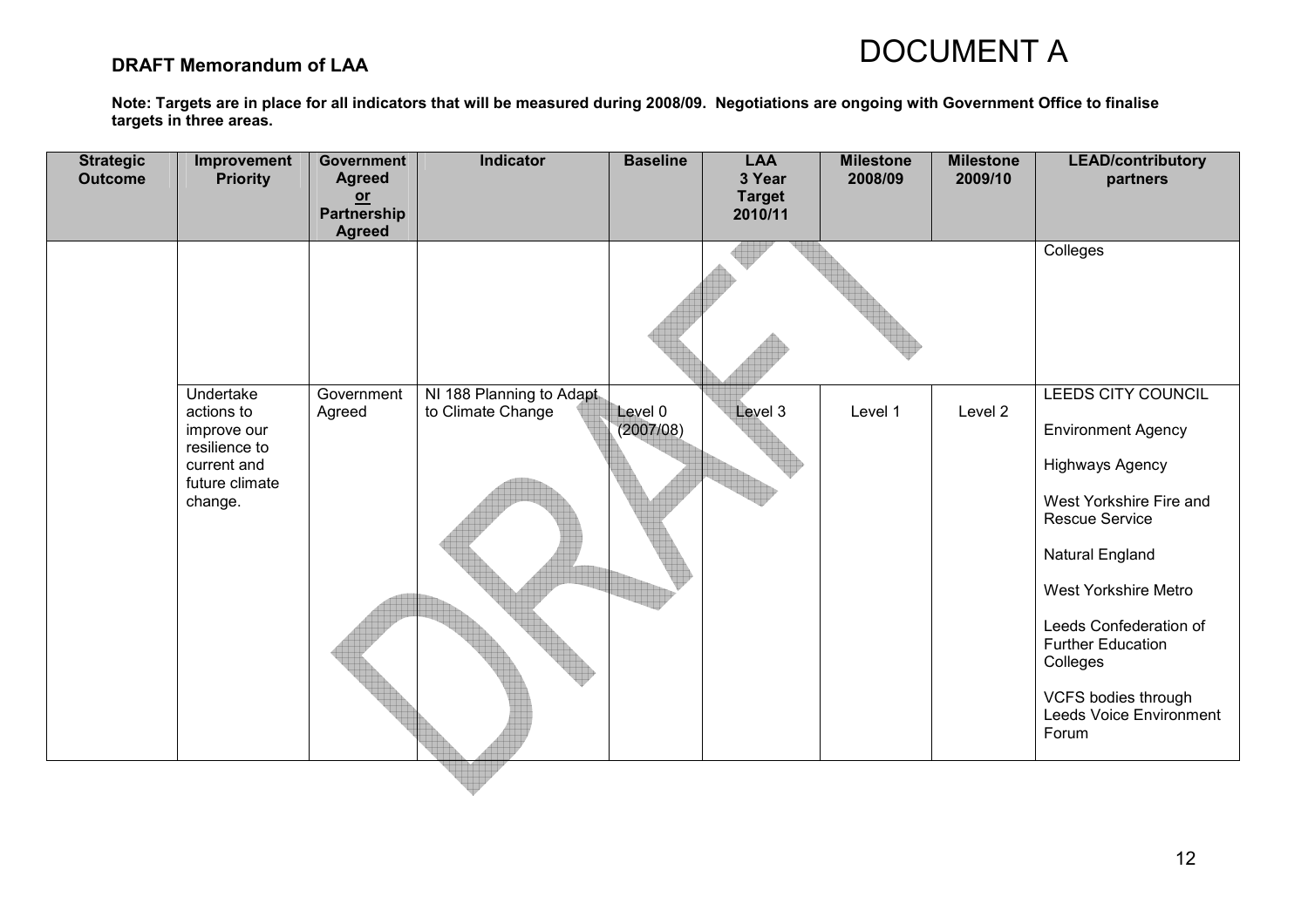### DRAFT Memorandum of LAA

| <b>Strategic</b><br><b>Outcome</b>            | Improvement<br><b>Priority</b>               | <b>Government</b><br><b>Agreed</b>          | <b>Indicator</b>                                                             | <b>Baseline</b>                 | <b>LAA</b><br>3 Year                             | <b>Milestone</b><br>2008/09                         | <b>Milestone</b><br>2009/10                     | <b>LEAD/contributory</b><br>partners                           |
|-----------------------------------------------|----------------------------------------------|---------------------------------------------|------------------------------------------------------------------------------|---------------------------------|--------------------------------------------------|-----------------------------------------------------|-------------------------------------------------|----------------------------------------------------------------|
|                                               |                                              | $or$<br><b>Partnership</b><br><b>Agreed</b> |                                                                              |                                 | <b>Target</b><br>2010/11                         |                                                     |                                                 |                                                                |
|                                               | <b>Address</b>                               | Government                                  | NI195 Improved street                                                        | 2008/09 to                      |                                                  |                                                     |                                                 | <b>LEEDS CITY COUNCIL</b>                                      |
|                                               | neighbourhood                                | Agreed                                      | and environmental                                                            | be used as                      |                                                  | Targets for 2009/10 and 2010/11 to be set           |                                                 |                                                                |
|                                               | problem sites;<br>improve<br>cleanliness and |                                             | cleanliness                                                                  | baseline<br>year.               |                                                  | following calculation of baseline by April<br>2009. |                                                 | West Yorkshire Fire and<br><b>Rescue Service</b>               |
|                                               | access, to and<br>quality of green           |                                             |                                                                              |                                 |                                                  |                                                     |                                                 | <b>West Yorkshire Metro</b>                                    |
|                                               | spaces.                                      |                                             |                                                                              |                                 |                                                  |                                                     |                                                 | VCFS bodies through<br><b>Leeds Voice Environment</b><br>Forum |
|                                               | Improve the                                  | Partnership                                 | Percentage of parks and                                                      |                                 |                                                  |                                                     |                                                 | <b>LEEDS CITY COUNCIL</b>                                      |
|                                               | quality and<br>sustainability of             | Agreed                                      | countryside sites<br>assessed internally that                                | 10.8%<br>(2004/05)              | 23%                                              | 19%                                                 | 21%                                             | Natural England                                                |
|                                               | the built and<br>natural<br>environment.     |                                             | meet the Green Flag<br>criteria                                              |                                 |                                                  |                                                     |                                                 | VCFS bodies through<br><b>Leeds Voice Environment</b><br>Forum |
|                                               |                                              |                                             |                                                                              | <b>Health and Wellbeing</b>     |                                                  |                                                     |                                                 |                                                                |
| Reduced health<br>inequalities<br>through the | Reduce<br>premature<br>mortality in the      | Government<br>Agreed                        | NI 120 All-age all cause<br>mortality rate (target<br>disaggregated to focus | 605 per<br>100,000<br>(females) | 472 per<br>100,000                               | 491 per<br>100,000                                  | 481 per<br>100,000                              | <b>LEEDS PCT</b>                                               |
| promotion of<br>healthy life                  | most deprived<br>areas.                      |                                             | on narrowing the gap<br>between most deprived                                | (1995-97                        | (females)                                        | (females)                                           | (females)                                       | Leeds City Council                                             |
| choices and<br>improved<br>access to          |                                              |                                             | 10% and the Leeds<br>average)                                                | average)                        | 616 per<br>100,000                               | 639 per<br>100,000                                  | 628 per<br>100,000                              | Leeds Partnership<br><b>Foundation Trust</b>                   |
| services.<br>Improved quality                 |                                              |                                             |                                                                              |                                 | (females living<br>in 10% most<br>deprived SOAs) | (females living<br>in 10% most<br>deprived<br>SOAs) | (females living<br>in 10% most<br>deprived SOAs | Leeds Teaching Hospitals<br><b>Trust</b>                       |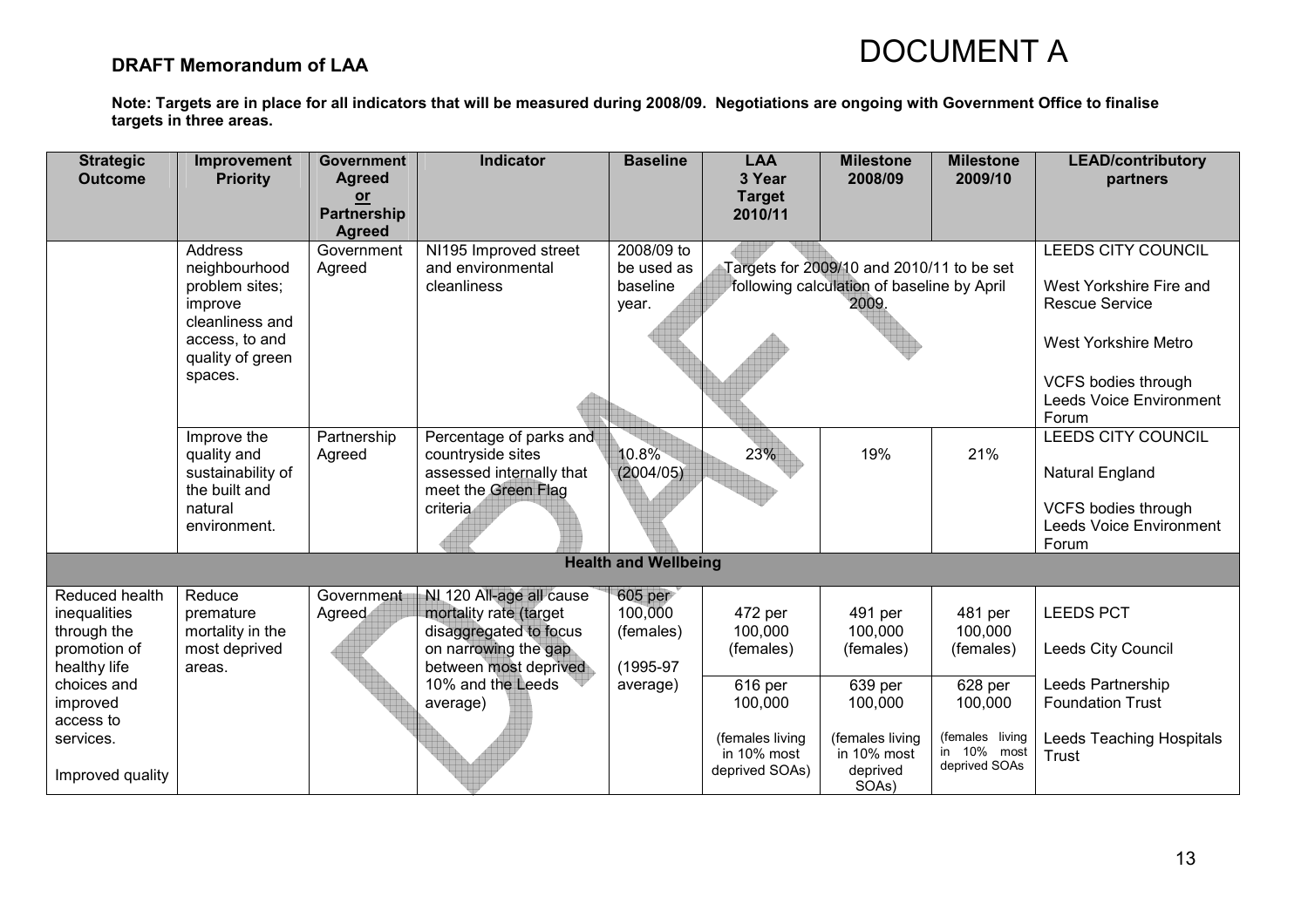### DRAFT Memorandum of LAA

| <b>Strategic</b>                  | Improvement      | <b>Government</b>          | <b>Indicator</b>                              | <b>Baseline</b>           | <b>LAA</b>              | <b>Milestone</b>      | <b>Milestone</b>      | <b>LEAD/contributory</b>                        |
|-----------------------------------|------------------|----------------------------|-----------------------------------------------|---------------------------|-------------------------|-----------------------|-----------------------|-------------------------------------------------|
| <b>Outcome</b>                    | <b>Priority</b>  | <b>Agreed</b><br><u>or</u> |                                               |                           | 3 Year<br><b>Target</b> | 2008/09               | 2009/10               | partners                                        |
|                                   |                  | <b>Partnership</b>         |                                               |                           | 2010/11                 |                       |                       |                                                 |
| of life through<br>maximising the |                  | <b>Agreed</b>              |                                               | 942 per<br>100,000        | 679 per<br>100,000      | 715 per<br>100,000    | 697 per<br>100,000    | VCFS bodies through<br>Leeds Voice Health Forum |
| potential of                      |                  |                            |                                               | (Males)                   | (males)                 | (males)               | (males)               |                                                 |
| vulnerable                        |                  |                            |                                               |                           |                         |                       |                       | Natural England (Active                         |
| people by<br>promoting            |                  |                            |                                               | $(1995 - 97)$<br>average) | 946 per<br>100,000      | 1002 per<br>100,000   | 974 per<br>100,000    | Lifestyles)                                     |
| independence,                     |                  |                            |                                               |                           | (Males living           | (Males living         | (Males living         | West Yorkshire Fire and                         |
| dignity and                       |                  |                            |                                               |                           | in 10% most             | in 10% most           | in 10% most           | <b>Rescue Service</b>                           |
| respect.                          |                  |                            |                                               |                           | deprived<br>SOAs)       | deprived<br>SOAs)     | deprived<br>SOAs)     | Re'New                                          |
| Enhanced                          |                  |                            |                                               |                           |                         |                       |                       |                                                 |
| safety and                        |                  | Partnership                | 121 Mortality rate from                       | 145 per                   | 69.3 per                | 76.2 per              | 72.7 per              | As above                                        |
| support for<br>vulnerable         |                  | Agreed                     | circulatory diseases at<br>ages under 75 (per | 100,000<br>population     | 100,000<br>population   | 100,000<br>population | 100,000<br>population |                                                 |
| people through                    |                  |                            | 100,000 population)                           | $(3$ year                 |                         |                       |                       |                                                 |
| preventative                      |                  |                            |                                               | average                   |                         |                       |                       |                                                 |
| and protective<br>action to       |                  |                            |                                               | for 1995-<br>1997)        |                         |                       |                       |                                                 |
| minimise risks<br>and maximise    | Reduction in the | Partnership                | NI 123 Stopping smoking                       | 30.66%                    | 21.0%                   | 25.7% City            | 23.3%                 | <b>LEEDS PCT</b>                                |
| wellbeing.                        | number of        | Agreed                     | - disaggregated to                            | (2004)                    | City                    |                       | City                  |                                                 |
|                                   | people who       |                            | narrow the gap between                        |                           |                         |                       |                       | Leeds City Council                              |
|                                   | smoke.           |                            | 10% most deprived<br>SOAs and rest of Leeds   |                           | 27.1% in 10%            | 33.3% in<br>10% most  | 30.2% in<br>10% most  | <b>Leeds Teaching Hospitals</b>                 |
|                                   |                  |                            |                                               |                           | most deprived<br>SOAs   | deprived              | deprived              | Trust                                           |
|                                   |                  |                            |                                               |                           |                         | SOAs                  | SOAs                  |                                                 |
|                                   |                  |                            |                                               |                           |                         |                       |                       | VCFS bodies through<br>Leeds Voice Health Forum |
|                                   |                  |                            |                                               |                           |                         |                       |                       |                                                 |
|                                   |                  |                            |                                               |                           |                         |                       |                       |                                                 |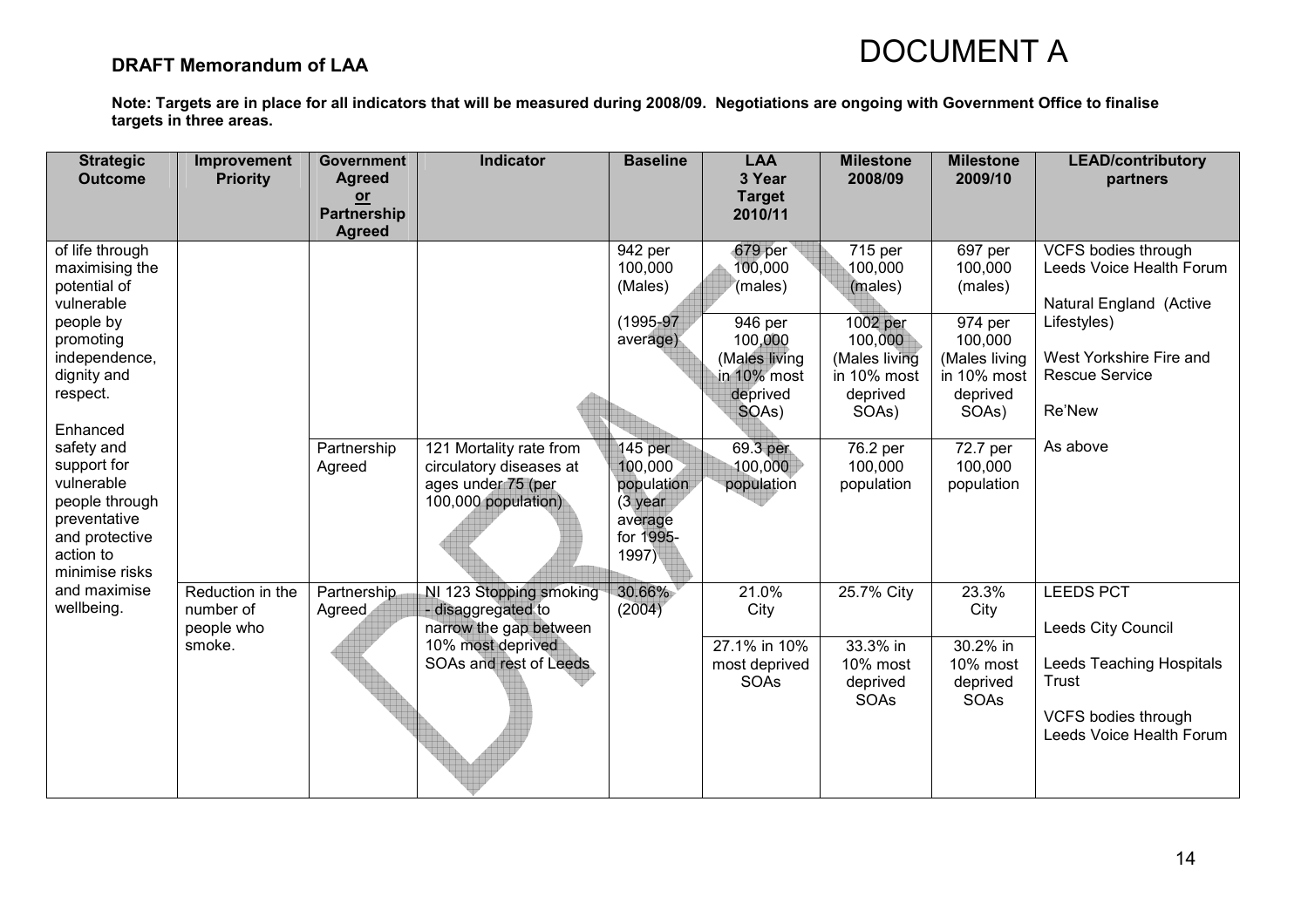### DRAFT Memorandum of LAA

| <b>Strategic</b><br><b>Outcome</b> | Improvement<br><b>Priority</b>                                                      | <b>Government</b><br><b>Agreed</b>   | Indicator                                                                                                                                            | <b>Baseline</b>                                                                                            | <b>LAA</b><br>3 Year                                   | <b>Milestone</b><br>2008/09                                                       | <b>Milestone</b><br>2009/10                                                       | <b>LEAD/contributory</b><br>partners                                                  |
|------------------------------------|-------------------------------------------------------------------------------------|--------------------------------------|------------------------------------------------------------------------------------------------------------------------------------------------------|------------------------------------------------------------------------------------------------------------|--------------------------------------------------------|-----------------------------------------------------------------------------------|-----------------------------------------------------------------------------------|---------------------------------------------------------------------------------------|
|                                    |                                                                                     | $or$<br>Partnership<br><b>Agreed</b> |                                                                                                                                                      |                                                                                                            | <b>Target</b><br>2010/11                               |                                                                                   |                                                                                   |                                                                                       |
|                                    |                                                                                     |                                      |                                                                                                                                                      |                                                                                                            |                                                        |                                                                                   |                                                                                   |                                                                                       |
|                                    | Reduce rate of<br>increase in<br>obesity and<br>raise physical<br>activity for all. | Government<br>Agreed                 | NI 57 Children and<br>Young People's<br>Participation in high-<br>quality PE and Sport                                                               | 2008/09<br>new data<br>return<br><b>Baseline</b><br>will be in                                             | 2009.                                                  | New indicator to be introduced from April                                         |                                                                                   | <b>LEEDS CITY COUNCIL</b><br>Leeds PCT<br>Sport England                               |
|                                    |                                                                                     |                                      |                                                                                                                                                      | place by<br>March<br>2009                                                                                  |                                                        |                                                                                   |                                                                                   | <b>Education Leeds</b><br>Youth Sport Trust<br>Re'New                                 |
|                                    | Reduce teenage<br>conception and<br>improve sexual<br>health.                       | Government<br>Agreed                 | NI 112 Under 18<br>conception rate -<br>disaggregated to focus<br>on the 14 wards in the<br>city with the highest rates<br>of conception in the city | <b>Baseline</b><br>to be set<br>from<br>national<br>data<br>release in<br>November<br>2008 for<br>the $14$ | Subject to<br>outcome of<br>national<br>annual review. | 15%<br>reduction in<br>the 14 wards<br>with the<br>highest<br>conception<br>rate. | 35%<br>reduction in<br>the 14<br>wards with<br>the highest<br>conception<br>rate. | <b>LEEDS CITY COUNCIL</b><br>Leeds PCT<br>Leeds Teaching Hospitals<br>Trust<br>Re'New |
|                                    |                                                                                     |                                      |                                                                                                                                                      | wards in<br>the city<br>with the<br>highest<br>conception<br>rate.                                         |                                                        | Subject to negotiation with Government<br>Office.                                 |                                                                                   | <b>VCFS bodies through</b><br>Leeds Voice Health Forum                                |
|                                    | Improve the<br>assessment and                                                       | Government<br>Agreed                 | NI 132 Timeliness of<br>social care assessment                                                                                                       | 80.9%<br>(Apr-Dec                                                                                          | 90%                                                    | 85%                                                                               | 88%                                                                               | <b>LEEDS CITY COUNCIL</b>                                                             |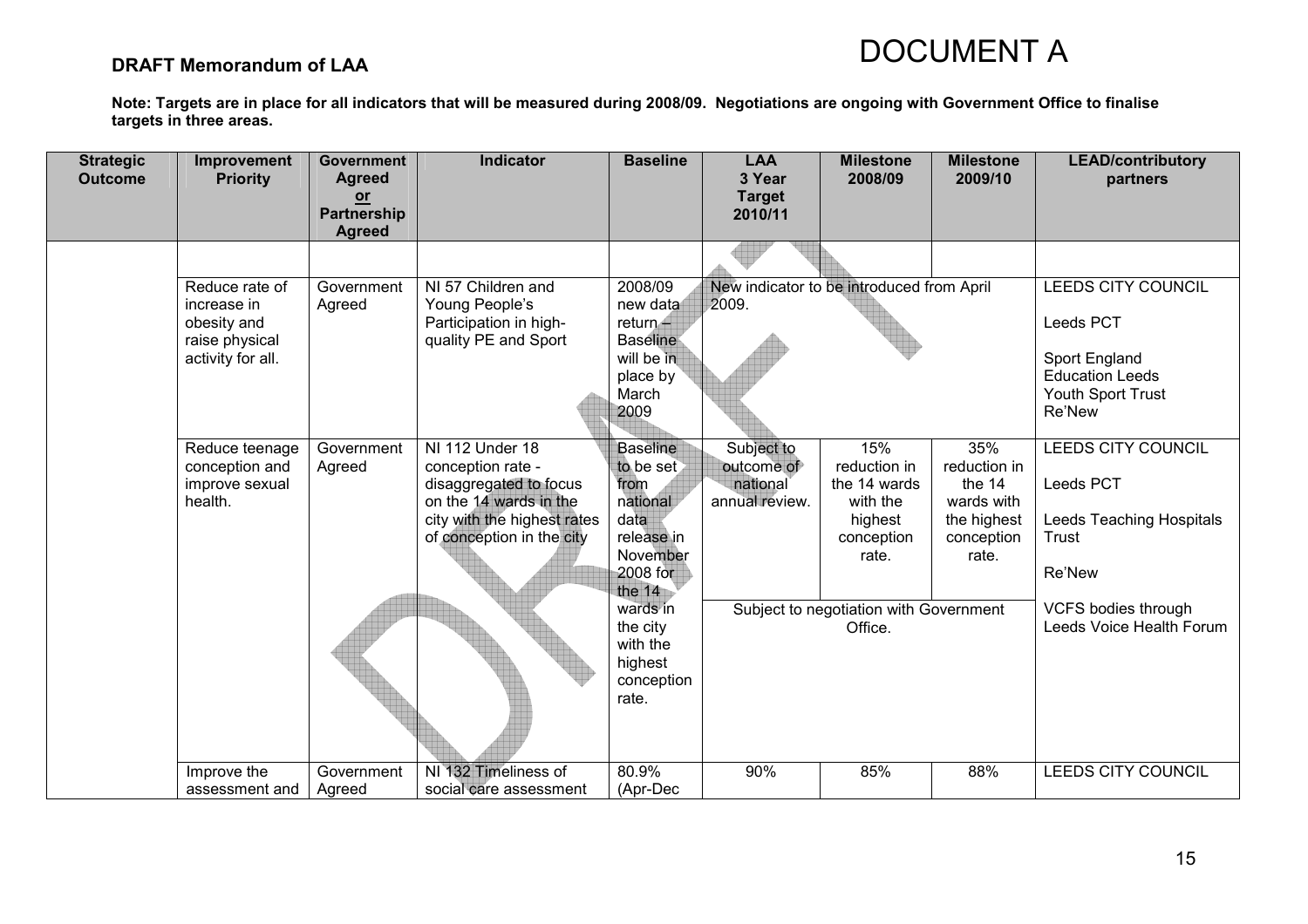### DRAFT Memorandum of LAA

| <b>Strategic</b><br><b>Outcome</b> | Improvement<br><b>Priority</b>                                              | <b>Government</b><br><b>Agreed</b><br>$or$<br>Partnership<br><b>Agreed</b> | Indicator                                                                                 | <b>Baseline</b>                | <b>LAA</b><br>3 Year<br><b>Target</b><br>2010/11 | <b>Milestone</b><br>2008/09                         | <b>Milestone</b><br>2009/10                         | <b>LEAD/contributory</b><br>partners                                                                                                                     |
|------------------------------------|-----------------------------------------------------------------------------|----------------------------------------------------------------------------|-------------------------------------------------------------------------------------------|--------------------------------|--------------------------------------------------|-----------------------------------------------------|-----------------------------------------------------|----------------------------------------------------------------------------------------------------------------------------------------------------------|
|                                    | care<br>management of<br>children,<br>families and<br>vulnerable<br>adults. |                                                                            | (all adults)                                                                              | $\overline{2007}$              |                                                  |                                                     |                                                     | Leeds PCT<br>Leeds Partnership<br><b>Foundation Trust</b><br><b>VCFS bodies through</b><br>Leeds Voice Health Forum<br>Leeds Teaching Hospitals<br>Trust |
|                                    |                                                                             | Partnership<br>Agreed                                                      | NI 63 Stability of<br>placements of looked<br>after children: length of<br>placement      | 70%<br>(December<br>2007)      | 80%                                              | 72%                                                 | 75%                                                 | LEEDS CITY COUNCIL<br>Leeds PCT                                                                                                                          |
|                                    |                                                                             | Partnership<br>Agreed                                                      | NI 66 Looked after<br>children cases which<br>were reviewed within<br>required timescales | 60.2%<br>(April -<br>Dec 2007) | 90% reviewed<br>within required<br>timescales    | 70%<br>reviewed<br>within<br>required<br>timescales | 80%<br>reviewed<br>within<br>required<br>timescales | <b>LEEDS CITY COUNCIL</b>                                                                                                                                |
|                                    |                                                                             | Partnership<br>Agreed                                                      | NI 133 Timeliness of<br>social care packages<br>following assessment (all<br>adults)      | 85 %<br>(2007/08)              | 95%                                              | 90%                                                 | 92%                                                 | LEEDS CITY COUNCIL<br>Leeds PCT<br>Leeds Partnership<br><b>Foundation Trust</b><br>VCFS bodies through                                                   |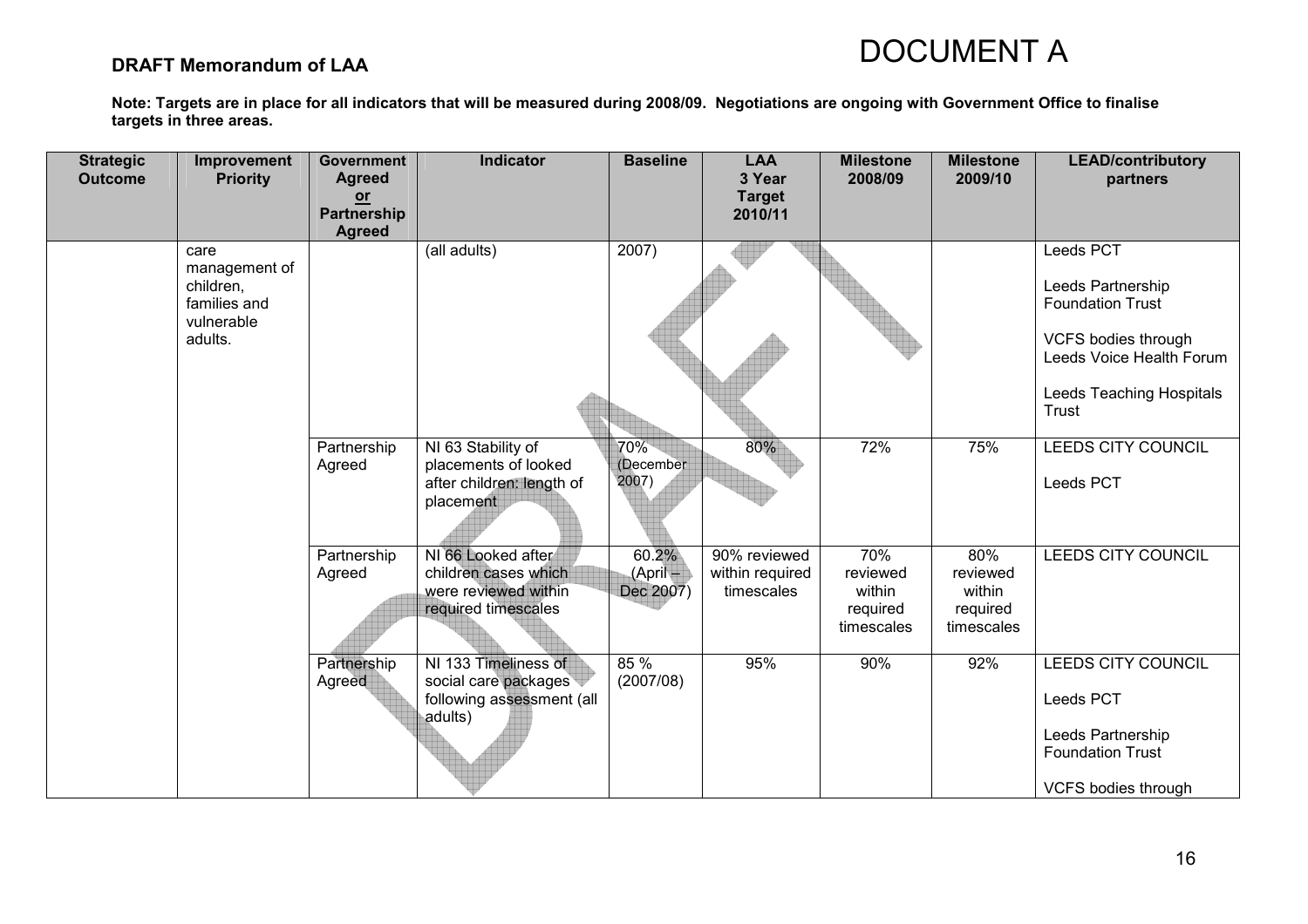### DRAFT Memorandum of LAA

| <b>Strategic</b><br><b>Outcome</b> | Improvement<br><b>Priority</b>                                                                                      | <b>Government</b><br><b>Agreed</b><br>$or$ | <b>Indicator</b>                                                                                                                | <b>Baseline</b>                                                                                        | <b>LAA</b><br>3 Year<br><b>Target</b> | <b>Milestone</b><br>2008/09                  | <b>Milestone</b><br>2009/10 | <b>LEAD/contributory</b><br>partners                                                                                                                     |
|------------------------------------|---------------------------------------------------------------------------------------------------------------------|--------------------------------------------|---------------------------------------------------------------------------------------------------------------------------------|--------------------------------------------------------------------------------------------------------|---------------------------------------|----------------------------------------------|-----------------------------|----------------------------------------------------------------------------------------------------------------------------------------------------------|
|                                    |                                                                                                                     | <b>Partnership</b><br><b>Agreed</b>        |                                                                                                                                 |                                                                                                        | 2010/11                               |                                              |                             |                                                                                                                                                          |
|                                    |                                                                                                                     |                                            |                                                                                                                                 |                                                                                                        |                                       |                                              |                             | Leeds Voice Health Forum<br>Leeds Teaching Hospitals<br>Trust                                                                                            |
|                                    | Improved<br>psychological,<br>mental health,<br>and learning<br>disability<br>services for<br>those who need<br>it. | Partnership<br>Agreed                      | NI 58 Emotional and<br>behavioural health of<br>looked after children                                                           | 2008/09<br>new data<br>$return -$<br><b>Baseline</b><br>will be in<br>place by<br><b>March</b><br>2009 | determined by March 2009              | New indicator - targets and milestones to be |                             | <b>LEEDS CITY COUNCIL</b><br>Leeds PCT                                                                                                                   |
|                                    |                                                                                                                     |                                            | <b>VSC02 Proportion of</b><br>people with depression<br>and/or anxiety disorders<br>who are offered<br>psychological therapies. | 2008/09<br>new data<br>$return -$<br><b>Baseline</b><br>will be in<br>place by<br>March 2009           | determined by March 2009              | New indicator – targets and milestones to be |                             | <b>LEEDS PCT</b><br>Leeds City Council<br>Leeds Partnership<br><b>Foundation Trust</b><br>Leeds Confederation of<br><b>Further Education</b><br>Colleges |
|                                    | Increase the<br>number of<br>vulnerable<br>people helped<br>to live at home.                                        | Government<br>Agreed                       | NI 141 Percentage of<br>vulnerable people<br>achieving independent<br>living                                                    | 59% (Q2<br>2007/08)                                                                                    | 76%                                   | 66%                                          | 71%                         | <b>LEEDS CITY COUNCIL</b><br>Leeds PCT<br>Leeds Partnerships<br><b>Foundation Trust</b>                                                                  |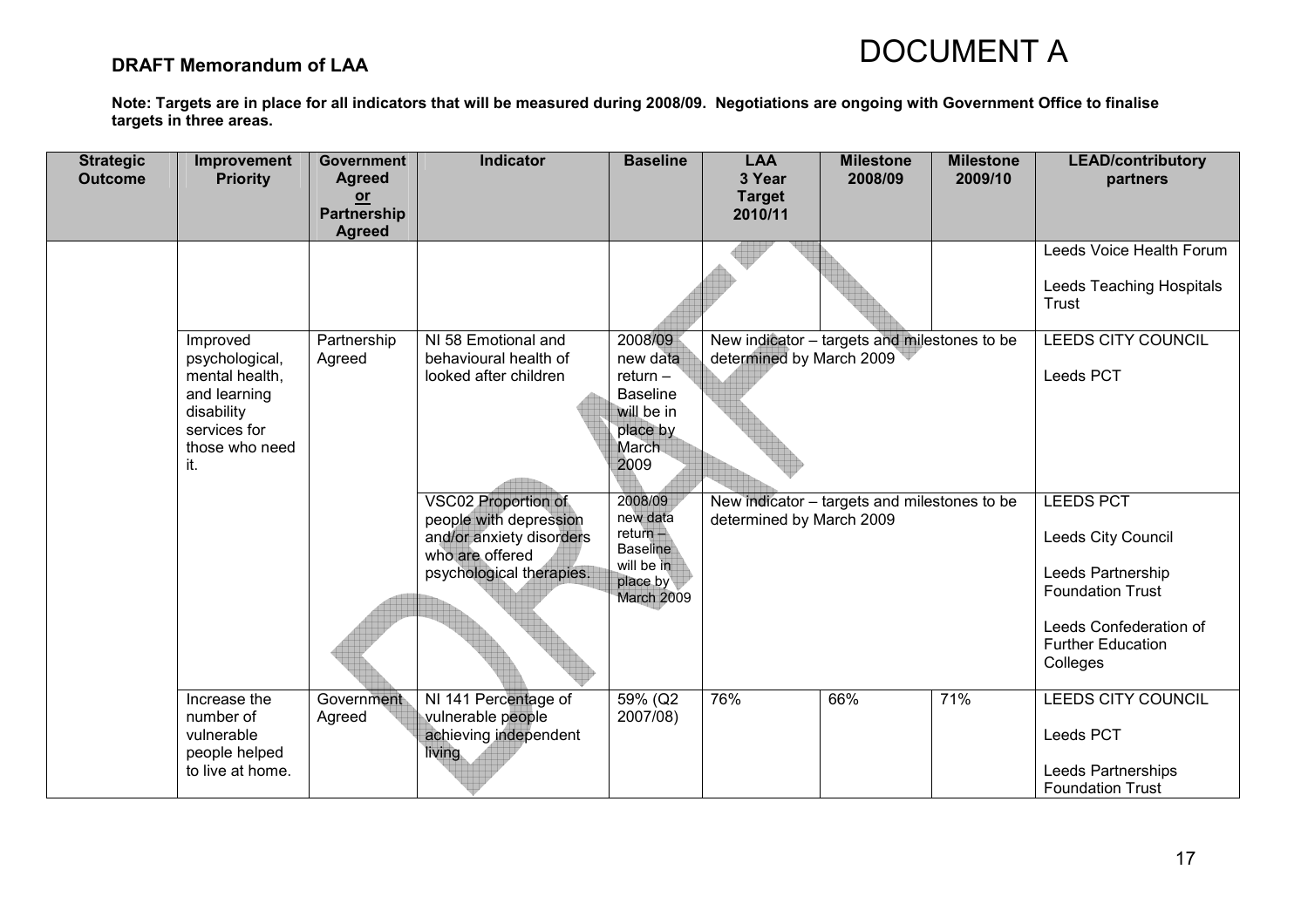### DRAFT Memorandum of LAA

| <b>Strategic</b><br><b>Outcome</b> | Improvement<br><b>Priority</b>                     | <b>Government</b><br><b>Agreed</b><br>$or$<br>Partnership<br><b>Agreed</b> | <b>Indicator</b>                                                                                                             | <b>Baseline</b>                                                                                                  | <b>LAA</b><br>3 Year<br><b>Target</b><br>2010/11 | <b>Milestone</b><br>2008/09                  | <b>Milestone</b><br>2009/10    | <b>LEAD/contributory</b><br>partners                                                                                                                  |
|------------------------------------|----------------------------------------------------|----------------------------------------------------------------------------|------------------------------------------------------------------------------------------------------------------------------|------------------------------------------------------------------------------------------------------------------|--------------------------------------------------|----------------------------------------------|--------------------------------|-------------------------------------------------------------------------------------------------------------------------------------------------------|
|                                    |                                                    |                                                                            |                                                                                                                              |                                                                                                                  |                                                  |                                              |                                | Re'New<br>VCFS bodies through<br>Leeds Voice Health Forum<br>Leeds Confederation of<br><b>Further Education</b><br>Colleges                           |
|                                    |                                                    | Government<br>Agreed                                                       | $\overline{NI}$ 139 The extent to<br>which older people<br>receive the support they<br>need to live<br>independently at home | Place<br>Survey -<br>Awaiting<br>further<br>guidance.<br><b>Baseline</b><br>to be<br>agreed by<br>March<br>2009. | determined by March 2009.                        | New indicator - targets and milestones to be |                                | <b>LEEDS CITY COUNCIL</b><br>Leeds PCT<br>Leeds Partnerships<br><b>Foundation Trust</b><br>VCFS bodies through<br>Leeds Voice Older<br>People's Forum |
|                                    |                                                    | Partnership<br>Agreed                                                      | NI 136 People supported<br>to live independently<br>through social services<br>(all adults)                                  | 2008/09<br>new data<br>$return -$<br><b>Baseline</b><br>will be in<br>place by<br>March<br>2009                  | determined by March 2009                         | New indicator - targets and milestones to be |                                | <b>LEEDS CITY COUNCIL</b><br>West Yorkshire Fire and<br><b>Rescue Service</b><br>VCFS bodies through<br>Leeds Voice Health Forum                      |
|                                    | Increase the<br>proportion of<br>people in receipt | Government<br>Agreed                                                       | NI 130 Social care clients<br>receiving Self Directed<br>Support per 100,000                                                 | 95.65<br>(rate per<br>100,000<br>population)                                                                     | 198.5 (rate<br>per 100,000)                      | 127.0 (rate<br>per 100,000)                  | 164.2 (rate<br>per<br>100,000) | LEEDS CITY COUNCIL<br>VCFS bodies through                                                                                                             |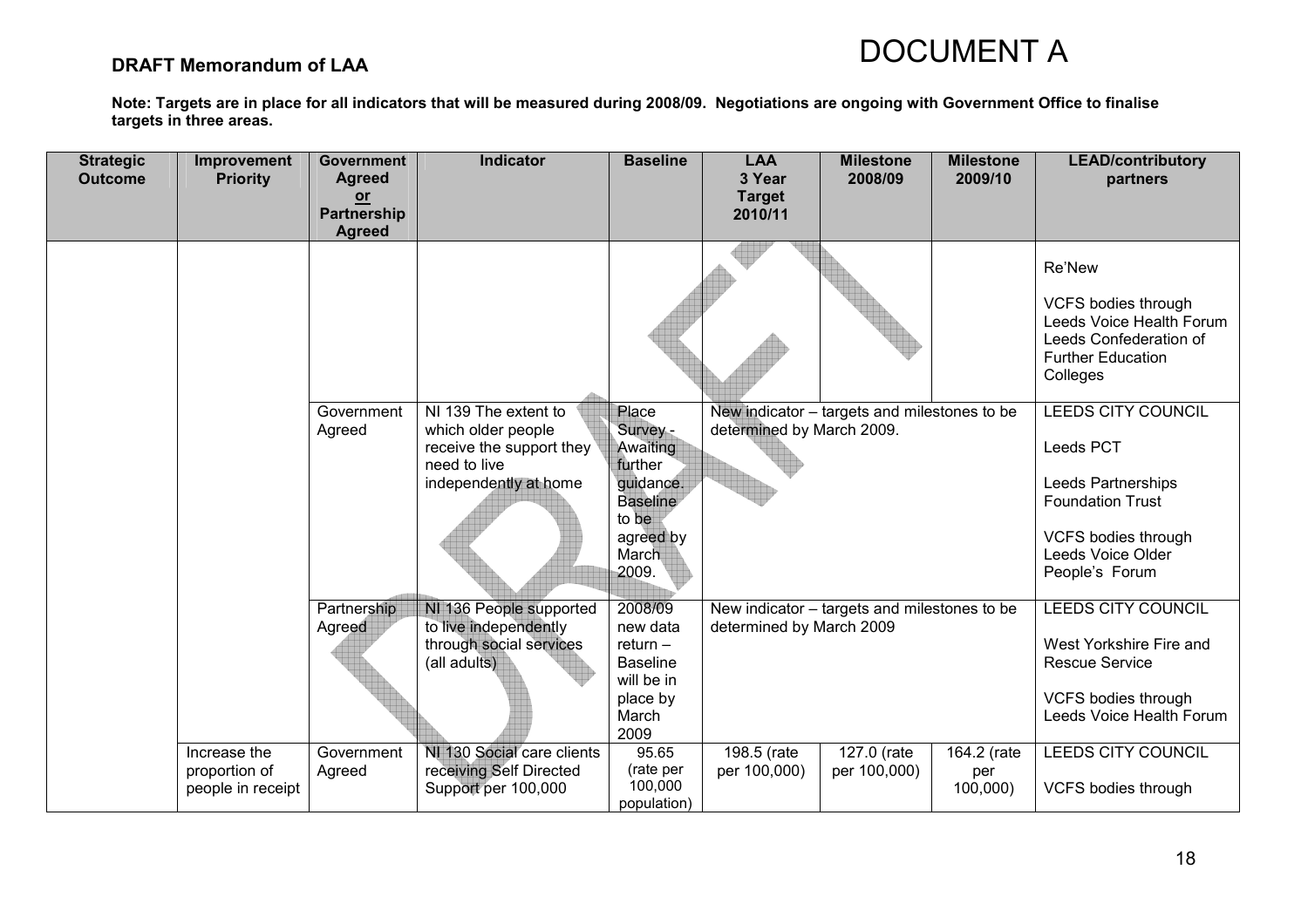### DRAFT Memorandum of LAA

| <b>Strategic</b><br><b>Outcome</b> | Improvement<br><b>Priority</b>                                                                        | <b>Government</b><br><b>Agreed</b>          | Indicator                                                                                                                                                                                                                                                                       | <b>Baseline</b>                                                                                 | <b>LAA</b><br>3 Year            | <b>Milestone</b><br>2008/09                     | <b>Milestone</b><br>2009/10          | <b>LEAD/contributory</b>                                                                    |
|------------------------------------|-------------------------------------------------------------------------------------------------------|---------------------------------------------|---------------------------------------------------------------------------------------------------------------------------------------------------------------------------------------------------------------------------------------------------------------------------------|-------------------------------------------------------------------------------------------------|---------------------------------|-------------------------------------------------|--------------------------------------|---------------------------------------------------------------------------------------------|
|                                    |                                                                                                       | $or$<br><b>Partnership</b><br><b>Agreed</b> |                                                                                                                                                                                                                                                                                 |                                                                                                 | <b>Target</b><br>2010/11        |                                                 |                                      | partners                                                                                    |
|                                    | of community<br>services<br>enjoying choice<br>and control over<br>their daily lives.                 |                                             | population                                                                                                                                                                                                                                                                      |                                                                                                 |                                 |                                                 |                                      | <b>Leeds Learning Disability</b><br>Forum                                                   |
|                                    | Improve<br>safeguarding<br>arrangements<br>for vulnerable<br>children and<br>adults through<br>better | Partnership<br>Agreed                       | Number of children<br>looked after (expressed<br>as a rate per 10,000<br>excluding<br>unaccompanied asylum<br>seekers                                                                                                                                                           | 1281<br>(83.6)                                                                                  | 906<br>(59.1 rate per<br>10,000 | 1156<br>(75.4 rate per<br>10,000                | 1031<br>$(67.3)$ rate<br>per 10,000) | LEEDS CITY COUNCIL<br>VCFS bodies through<br>Leeds Voice CYP Forum                          |
|                                    | information,<br>recognition and<br>response to risk.                                                  | Partnership<br>Agreed                       | Estimated number of staff<br>employed by independent<br>sector registered care<br>services in the council area<br>that have had some training<br>on protection of adults<br>whose circumstances make<br>them vulnerable that is<br>either funded or<br>commissioned by the CSSR | 2008/09<br>new data<br>$return -$<br><b>Baseline</b><br>will be in<br>place by<br>March<br>2009 | baseline - March 2009.          | To bet set for 2009/10 following calculation of |                                      | <b>LEEDS CITY COUNCIL</b><br>Leeds Confederation of<br><b>Further Education</b><br>Colleges |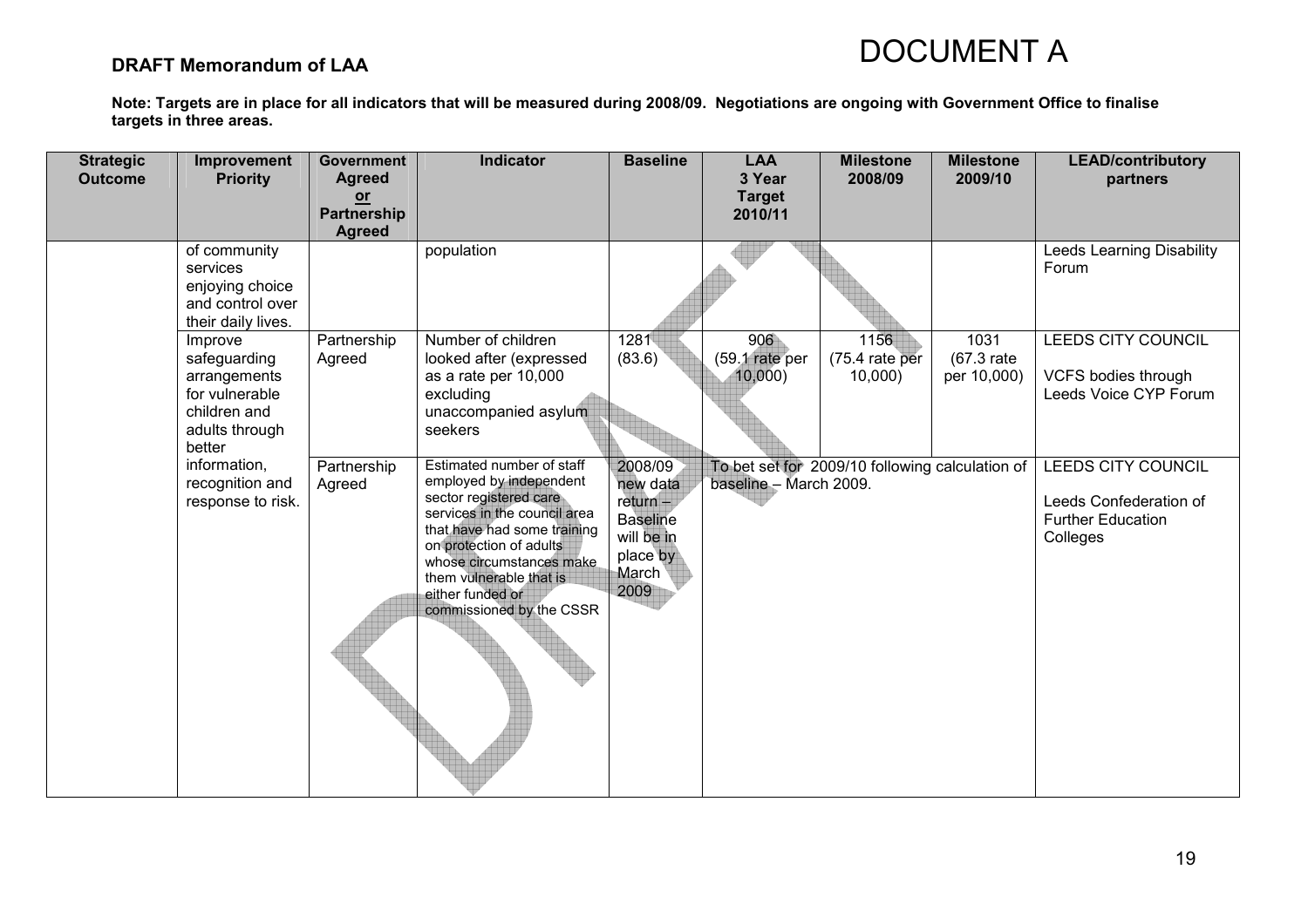### DRAFT Memorandum of LAA

| <b>Strategic</b><br><b>Outcome</b>                                                                                                                                                                                                                     | Improvement<br><b>Priority</b>                    | <b>Government</b><br><b>Agreed</b><br>or<br>Partnership<br><b>Agreed</b> | Indicator                                      | <b>Baseline</b>                                                                                                         | <b>LAA</b><br>3 Year<br><b>Target</b><br>2010/11 | <b>Milestone</b><br>2008/09      | <b>Milestone</b><br>2009/10      | <b>LEAD/contributory</b><br>partners                                                                                                                                  |
|--------------------------------------------------------------------------------------------------------------------------------------------------------------------------------------------------------------------------------------------------------|---------------------------------------------------|--------------------------------------------------------------------------|------------------------------------------------|-------------------------------------------------------------------------------------------------------------------------|--------------------------------------------------|----------------------------------|----------------------------------|-----------------------------------------------------------------------------------------------------------------------------------------------------------------------|
|                                                                                                                                                                                                                                                        |                                                   |                                                                          |                                                |                                                                                                                         |                                                  |                                  |                                  |                                                                                                                                                                       |
|                                                                                                                                                                                                                                                        |                                                   |                                                                          |                                                | <b>Thriving Places</b>                                                                                                  |                                                  |                                  |                                  |                                                                                                                                                                       |
| Improved quality<br>of life through<br>mixed<br>neighbourhoods<br>offering good<br>housing options<br>and better<br>access to<br>services and<br>activities.<br>Reduced crime<br>and fear of<br>crime through<br>prevention,<br>detection,<br>offender | Increase the<br>number of<br>"decent homes".      | Partnership<br>Agreed                                                    | NI 158 Percentage non-<br>decent council homes | 33.1%<br>(Nov<br>2007)<br>Provisional<br>baseline $-$<br>targets<br>may be<br>revised<br>based on<br>final<br>baseline. | 9%                                               | 27%                              | 18%                              | LEEDS CITY COUNCIL<br><b>Housing Regeneration</b><br>Bodies through Leeds<br><b>Housing Partnership</b><br>Re'New<br>VCFS bodies through VCF<br><b>Strategy Group</b> |
| management<br>and changed<br>behaviours.<br>Increased<br>economic<br>activity through<br>targeted support<br>to reduce                                                                                                                                 | Increase the<br>number of<br>affordable<br>homes. | Government<br>Agreed                                                     | NI 154 Net additional<br>homes provided        | 3327<br>$(2006-07)$                                                                                                     | 10200<br>Over 3 year<br>period                   | At least<br>3400<br>after year 1 | At least<br>6800<br>After year 2 | <b>LEEDS CITY COUNCIL</b><br>Housing and Regeneration<br>bodies through the Leeds<br><b>Housing Partnership</b><br>Re'New                                             |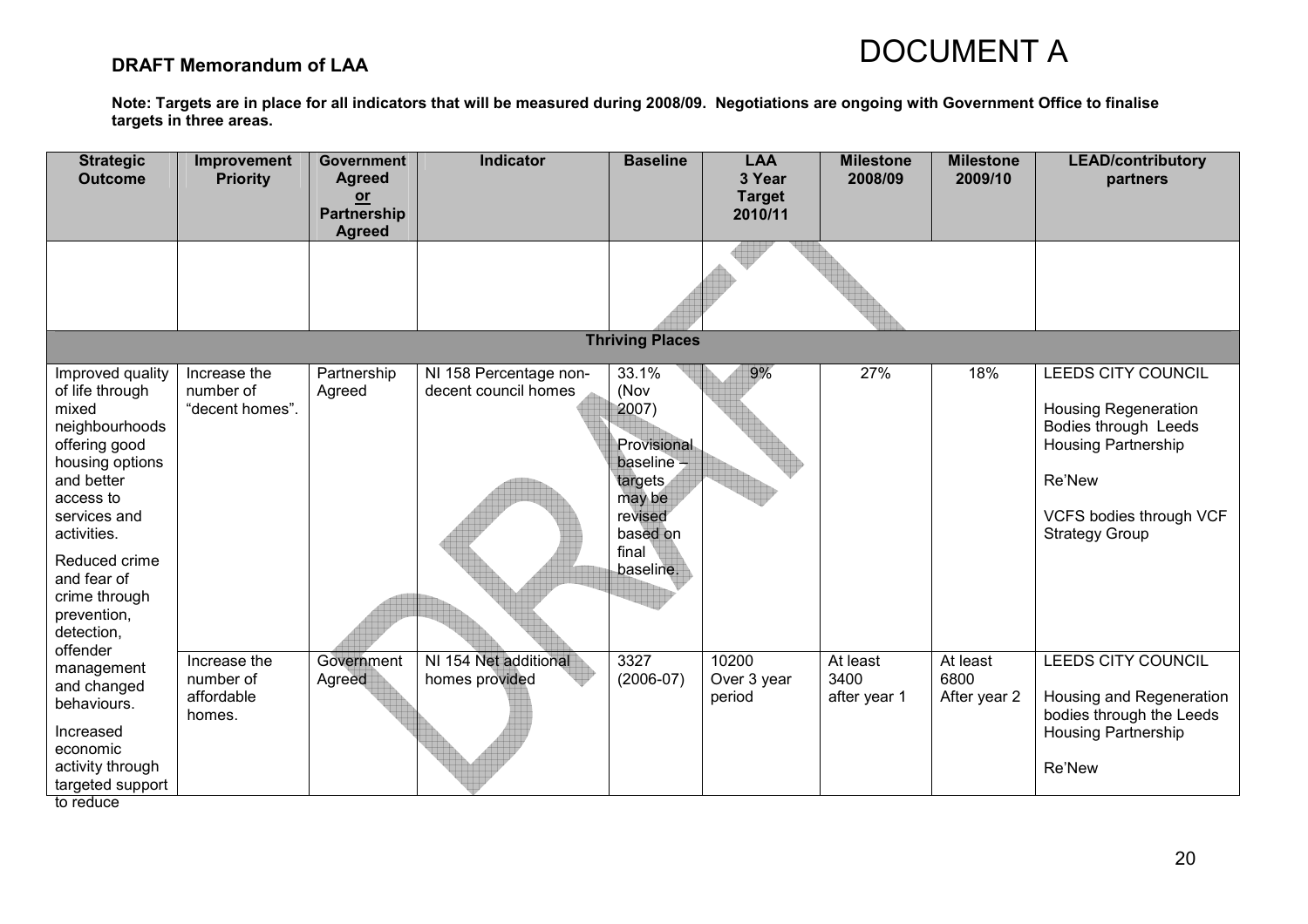### DRAFT Memorandum of LAA

| <b>Strategic</b><br><b>Outcome</b> | Improvement<br><b>Priority</b>                 | <b>Government</b><br><b>Agreed</b><br>or<br>Partnership<br><b>Agreed</b> | <b>Indicator</b>                                                    | <b>Baseline</b>               | <b>LAA</b><br>3 Year<br><b>Target</b><br>2010/11 | <b>Milestone</b><br>2008/09 | <b>Milestone</b><br>2009/10 | <b>LEAD/contributory</b><br>partners                                                                                                                                                                                                                                                               |
|------------------------------------|------------------------------------------------|--------------------------------------------------------------------------|---------------------------------------------------------------------|-------------------------------|--------------------------------------------------|-----------------------------|-----------------------------|----------------------------------------------------------------------------------------------------------------------------------------------------------------------------------------------------------------------------------------------------------------------------------------------------|
| worklessness<br>and poverty.       |                                                |                                                                          |                                                                     |                               |                                                  |                             |                             |                                                                                                                                                                                                                                                                                                    |
|                                    |                                                | Government<br>Agreed                                                     | NI 155 Number of<br>affordable homes<br>delivered (gross)           | $\overline{232}$<br>(2006/07) | 1800<br>(Cumulative)                             | 300                         | 800<br>(Cumulative)         | <b>LEEDS CITY COUNCIL</b><br>Housing and Regeneration<br>bodies through the Leeds<br>Housing Partnership<br>Re'New                                                                                                                                                                                 |
|                                    | Reduce the<br>number of<br>homeless<br>people. | Partnership<br>Agreed                                                    | LKI HAS4 The number of<br>homeless acceptances<br>made in the year. | 1142<br>(2007/08)             | 1022                                             | 1100                        | 1060                        | LEEDS CITY COUNCIL<br><b>Housing Regeneration</b><br>Bodies in the Leeds<br>Housing Partnership<br><b>West Yorkshire Probation</b><br>Service<br><b>West Yorkshire Police</b><br>VCFS bodies through<br>Leeds Voice Health Forum<br>Leeds Confederation of<br><b>Further Education</b><br>Colleges |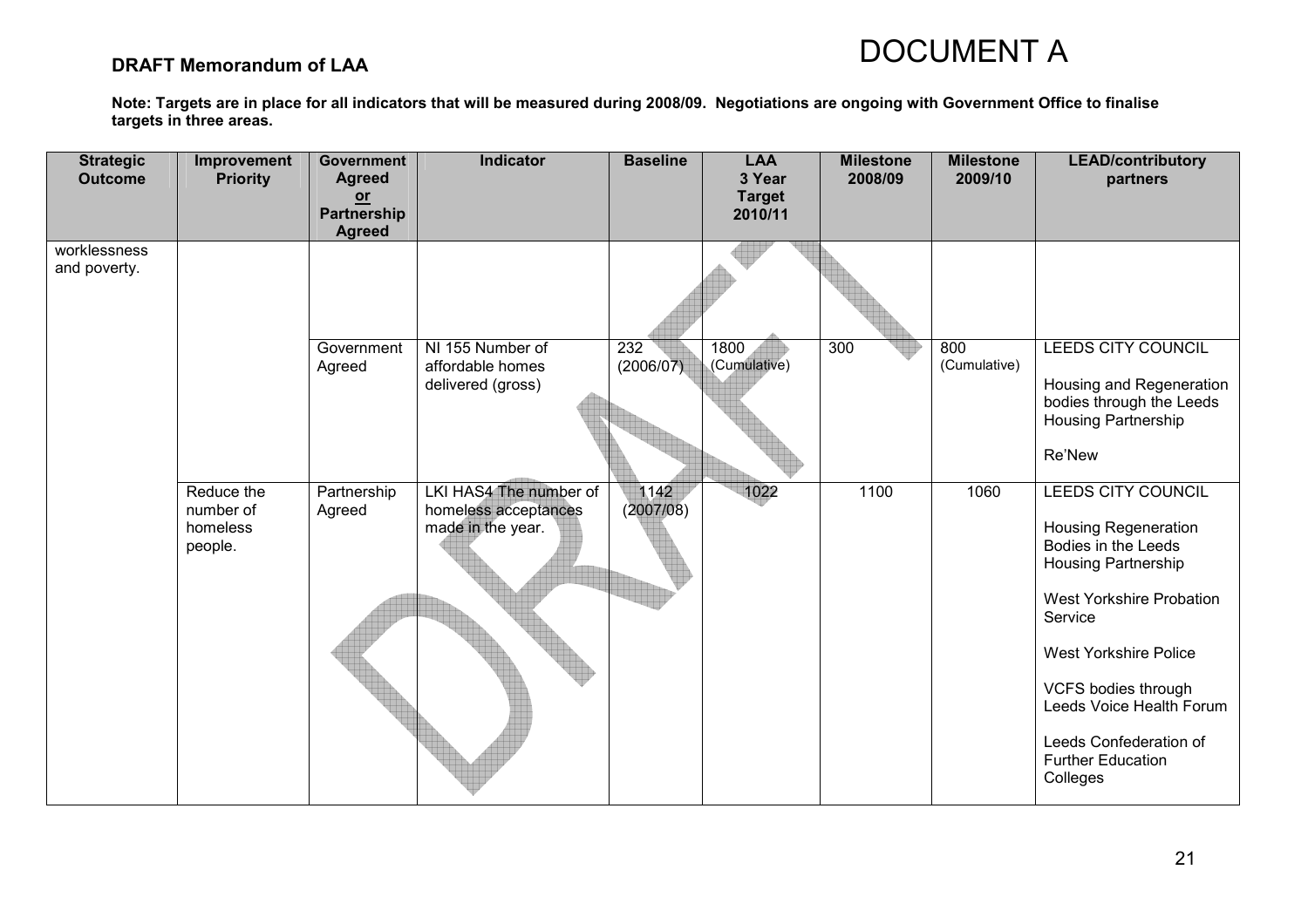### DRAFT Memorandum of LAA

| <b>Strategic</b><br><b>Outcome</b> | Improvement<br><b>Priority</b>                                                              | Government<br><b>Agreed</b><br>$or$<br>Partnership<br><b>Agreed</b> | Indicator                                                                                                                                     | <b>Baseline</b>                                                 | <b>LAA</b><br>3 Year<br><b>Target</b><br>2010/11 | <b>Milestone</b><br>2008/09 | <b>Milestone</b><br>2009/10 | <b>LEAD/contributory</b><br>partners                                                                                                                                                  |
|------------------------------------|---------------------------------------------------------------------------------------------|---------------------------------------------------------------------|-----------------------------------------------------------------------------------------------------------------------------------------------|-----------------------------------------------------------------|--------------------------------------------------|-----------------------------|-----------------------------|---------------------------------------------------------------------------------------------------------------------------------------------------------------------------------------|
|                                    |                                                                                             |                                                                     |                                                                                                                                               |                                                                 |                                                  |                             |                             |                                                                                                                                                                                       |
|                                    | Reduce the<br>number of<br>people who are<br>not able to<br>adequately heat<br>their homes. | Government<br>Agreed                                                | NI 187 Tackling fuel<br>poverty - % of people<br>receiving income based<br>benefits living in homes<br>with a low energy<br>efficiency rating | $4\%$<br>2007/08<br>(SAP < 35)<br>44%<br>2007/08<br>$(SAP>=65)$ | 2.36%<br>45.44%                                  | 3.46%<br>44.34%             | 2.91%<br>44.89%             | LEEDS CITY COUNCIL<br>Leeds PCT<br><b>Housing Regeneration</b><br>bodies in the Leeds<br><b>Housing Partnership</b><br>VCFS bodies through<br><b>Leeds Voice Environment</b><br>Forum |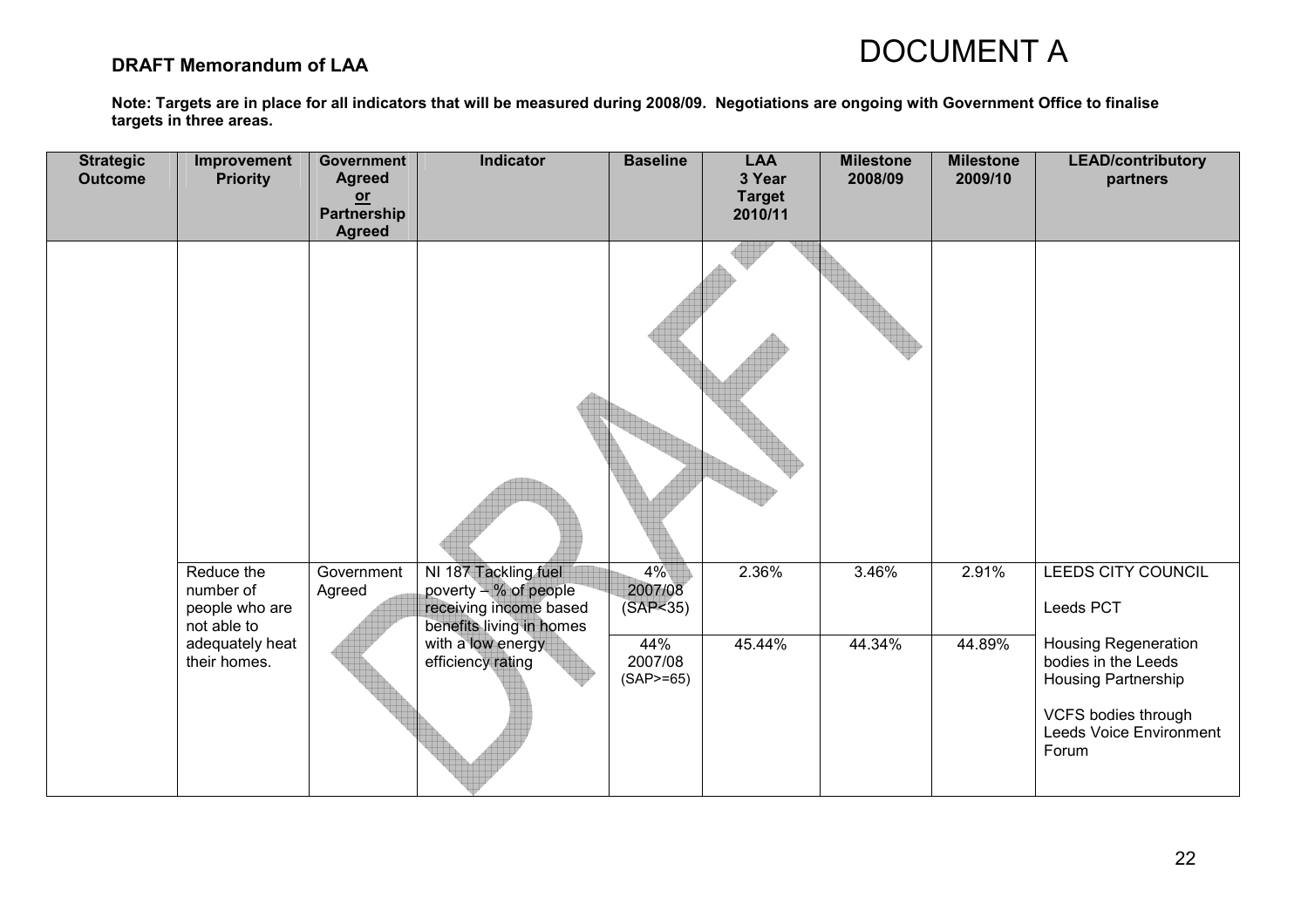### DRAFT Memorandum of LAA

| <b>Strategic</b><br><b>Outcome</b> | Improvement<br><b>Priority</b>                           | <b>Government</b><br><b>Agreed</b><br>$or$<br><b>Partnership</b><br><b>Agreed</b> | <b>Indicator</b>                                                                                                                          | <b>Baseline</b>                                                          | <b>LAA</b><br>3 Year<br><b>Target</b><br>2010/11                                                      | <b>Milestone</b><br>2008/09                                                                                           | <b>Milestone</b><br>2009/10                                                | <b>LEAD/contributory</b><br>partners                                                                                   |
|------------------------------------|----------------------------------------------------------|-----------------------------------------------------------------------------------|-------------------------------------------------------------------------------------------------------------------------------------------|--------------------------------------------------------------------------|-------------------------------------------------------------------------------------------------------|-----------------------------------------------------------------------------------------------------------------------|----------------------------------------------------------------------------|------------------------------------------------------------------------------------------------------------------------|
|                                    | Increase<br>financial<br>inclusion in<br>deprived areas. | Partnership<br>Agreed                                                             | Increase the number of<br>new customers on low<br>incomes accessing credit<br>union services (savings,<br>loans and current<br>accounts). | 6700 (Jan<br>$-$ Dec<br>2007)                                            | 7000                                                                                                  | 6700<br>(exceptional<br>performance in<br>2007/08 so<br>target for<br>2008/09 is to<br>maintain this<br>performance.) | 6850                                                                       | <b>LEEDS CITY COUNCIL</b><br>Leeds City Credit Union<br><b>VCFS bodies through</b><br>West Leeds Debt Forum            |
|                                    | Create safer<br>environments by<br>tackling crime        | Government<br>Agreed                                                              | NI16 Serious acquisitive<br>crime rate                                                                                                    | 27.0<br>(rate per<br>1000<br>population)                                 | 7% reduction<br>on baseline<br>$(25.2)$ rate per<br>1000<br>population)                               | 2.3%<br>reduction on<br>baseline<br>$(26.4)$ rate per<br>1000<br>population)                                          | 4.7%<br>reduction on<br>baseline<br>(25.8 rate)<br>per 1000<br>population) | <b>WEST YORKSHIRE</b><br><b>POLICE</b><br>Leeds City Council<br><b>West Yorkshire Police</b><br>Authority              |
|                                    |                                                          | Government<br>Agreed<br>Government<br>Agreed                                      | NI 20 Assault with injury<br>crime rate<br>NI 24 Satisfaction with<br>the way the police and                                              | 8.0<br>(rate per<br>1000<br>population)<br>2008/09<br>new data           | 8% reduction<br>on baseline<br>(7.4 rate per<br>1000<br>population)<br>New indicator<br>- targets and | 4% reduction<br>on baseline<br>(7.7 rate per<br>1000<br>population)<br><b>LEEDS CITY</b><br><b>COUNCIL</b>            | 6% reduction<br>on baseline<br>(7.5 rate per<br>1000<br>population)        | <b>West Yorkshire Probation</b><br>Service<br>VCFS bodies through<br><b>Leeds Voice Community</b><br>Safety Consortium |
|                                    |                                                          |                                                                                   | local council dealt with<br>anti-social behaviour                                                                                         | $return -$<br><b>Baseline</b><br>will be in<br>place by<br>March<br>2009 | milestones to<br>be determined<br>by March<br>2009                                                    | West<br>Yorkshire<br>Police                                                                                           |                                                                            |                                                                                                                        |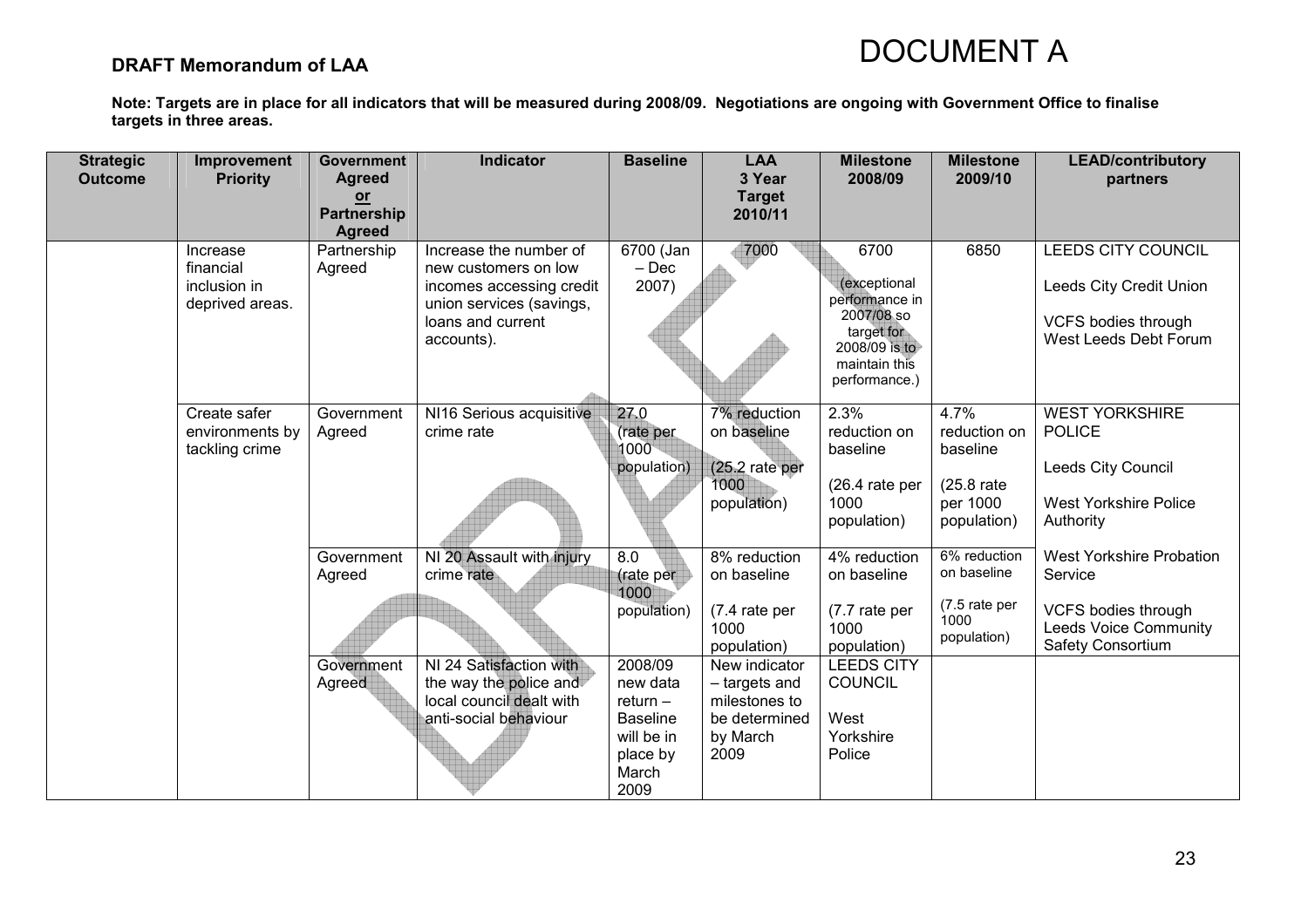### DRAFT Memorandum of LAA

| <b>Strategic</b><br><b>Outcome</b> | Improvement<br><b>Priority</b>                                      | <b>Government</b><br><b>Agreed</b> | <b>Indicator</b>                                                 | <b>Baseline</b>                                                                                          | <b>LAA</b><br>3 Year                                    | <b>Milestone</b><br>2008/09                                | <b>Milestone</b><br>2009/10                                | <b>LEAD/contributory</b><br>partners                                                                                                                                                                                                                                                                                                                                                                                          |
|------------------------------------|---------------------------------------------------------------------|------------------------------------|------------------------------------------------------------------|----------------------------------------------------------------------------------------------------------|---------------------------------------------------------|------------------------------------------------------------|------------------------------------------------------------|-------------------------------------------------------------------------------------------------------------------------------------------------------------------------------------------------------------------------------------------------------------------------------------------------------------------------------------------------------------------------------------------------------------------------------|
|                                    |                                                                     | $or$<br>Partnership                |                                                                  |                                                                                                          | <b>Target</b><br>2010/11                                |                                                            |                                                            |                                                                                                                                                                                                                                                                                                                                                                                                                               |
|                                    |                                                                     | <b>Agreed</b>                      |                                                                  |                                                                                                          |                                                         |                                                            |                                                            |                                                                                                                                                                                                                                                                                                                                                                                                                               |
|                                    | Reduce<br>offending by<br>managing<br>offending<br>behaviour better | Government<br>Agreed               | NI 30 Re-offending rate<br>of prolific and priority<br>offenders | Awaiting<br>Home<br>Office<br>Guidance.<br><b>Baseline</b><br>will be<br>calculated<br>by 30 May<br>2008 | 5% year on<br>year reduction<br>in re-offending<br>rate | 5% year on<br>year<br>reduction in<br>re-offending<br>rate | 5% year on<br>year<br>reduction in<br>re-offending<br>rate | <b>SAFER LEEDS</b><br>PARTNERSHIP<br><b>West Yorkshire Probation</b><br>Service<br><b>West Yorkshire Police</b><br>Leeds City Council<br>Youth Offending Service<br><b>Local Criminal Justice</b><br>Board<br>Re'New<br>Jobcentre Plus<br>Learning and Skills<br>Council<br><b>VCFS bodies through</b><br><b>Leeds Voice Community</b><br>Safety Consortium<br>Leeds Confederation of<br><b>Further Education</b><br>Colleges |
|                                    |                                                                     | Partnership                        | A complete count of the                                          | 2076                                                                                                     | N/A                                                     | 1877                                                       | N/A                                                        | YOUTH OFFENDING                                                                                                                                                                                                                                                                                                                                                                                                               |
|                                    |                                                                     | Agreed                             | number of first time                                             | (2004/05)                                                                                                | LPSA <sub>2</sub>                                       |                                                            | LPSA <sub>2</sub>                                          | <b>SERVICE</b>                                                                                                                                                                                                                                                                                                                                                                                                                |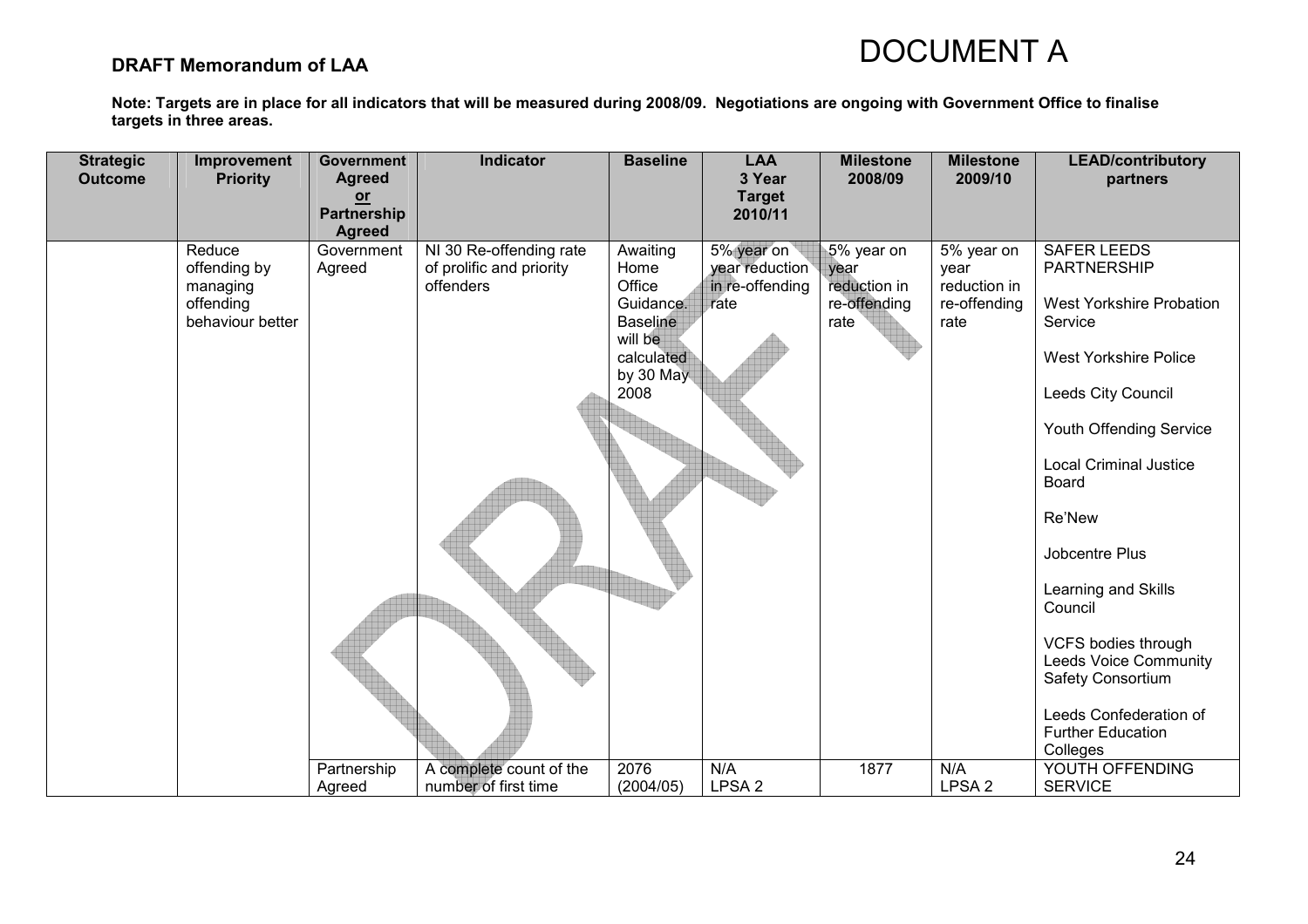### DRAFT Memorandum of LAA

| <b>Target</b><br>$or$<br><b>Partnership</b><br>2010/11<br><b>Agreed</b><br>entrants into the youth<br>Target-<br>Target-<br>finishes March<br>finishes<br>justice system receiving<br>West Yorkshire Probation<br>2009<br>a substantive outcome<br>March 2009<br>Service<br>between 1 April and 31<br>March in the reporting<br><b>West Yorkshire Police</b><br>year specified.<br>Leeds City Council<br>622 (2005)<br>A complete count of<br>N/A<br>573<br>N/A<br>LPSA <sub>2</sub><br>Re'New<br>LPSA <sub>2</sub><br>offences committed by<br>young people resulting in<br>Target-<br>Target $-$<br>finishes March<br>finishes<br>VCFS bodies through<br>a substantive outcome<br>Youth Work Panel<br>during a bail or remand<br>2009<br>March 2009<br>episode during the<br>Leeds Confederation of<br>specified year.<br><b>Further Education</b><br>Colleges<br>2976<br>3201<br>NI 40 Number of drug<br>3006<br>3067<br><b>LEEDS CITY COUNCIL</b><br>Improve lives by<br>Government |  |
|-----------------------------------------------------------------------------------------------------------------------------------------------------------------------------------------------------------------------------------------------------------------------------------------------------------------------------------------------------------------------------------------------------------------------------------------------------------------------------------------------------------------------------------------------------------------------------------------------------------------------------------------------------------------------------------------------------------------------------------------------------------------------------------------------------------------------------------------------------------------------------------------------------------------------------------------------------------------------------------------|--|
|                                                                                                                                                                                                                                                                                                                                                                                                                                                                                                                                                                                                                                                                                                                                                                                                                                                                                                                                                                                         |  |
|                                                                                                                                                                                                                                                                                                                                                                                                                                                                                                                                                                                                                                                                                                                                                                                                                                                                                                                                                                                         |  |
|                                                                                                                                                                                                                                                                                                                                                                                                                                                                                                                                                                                                                                                                                                                                                                                                                                                                                                                                                                                         |  |
| (2007/08)<br>users recorded as being<br>reducing the<br>Agreed<br>in effective treatment<br>harm caused by<br>Leeds PCT<br>substance<br>Leeds Partnership<br>misuse<br><b>Foundation Trust</b><br>VCFS bodies through<br><b>Leeds Voice Community</b><br>Safety Consortium                                                                                                                                                                                                                                                                                                                                                                                                                                                                                                                                                                                                                                                                                                              |  |
| NI 24 Satisfaction with<br>2008/09<br><b>LEEDS CITY COUNCIL</b><br>Reduce anti-<br>Government<br>New indicator - targets and milestones to be<br>social<br>the way the police and<br>new data<br>determined by March 2009<br>Agreed                                                                                                                                                                                                                                                                                                                                                                                                                                                                                                                                                                                                                                                                                                                                                     |  |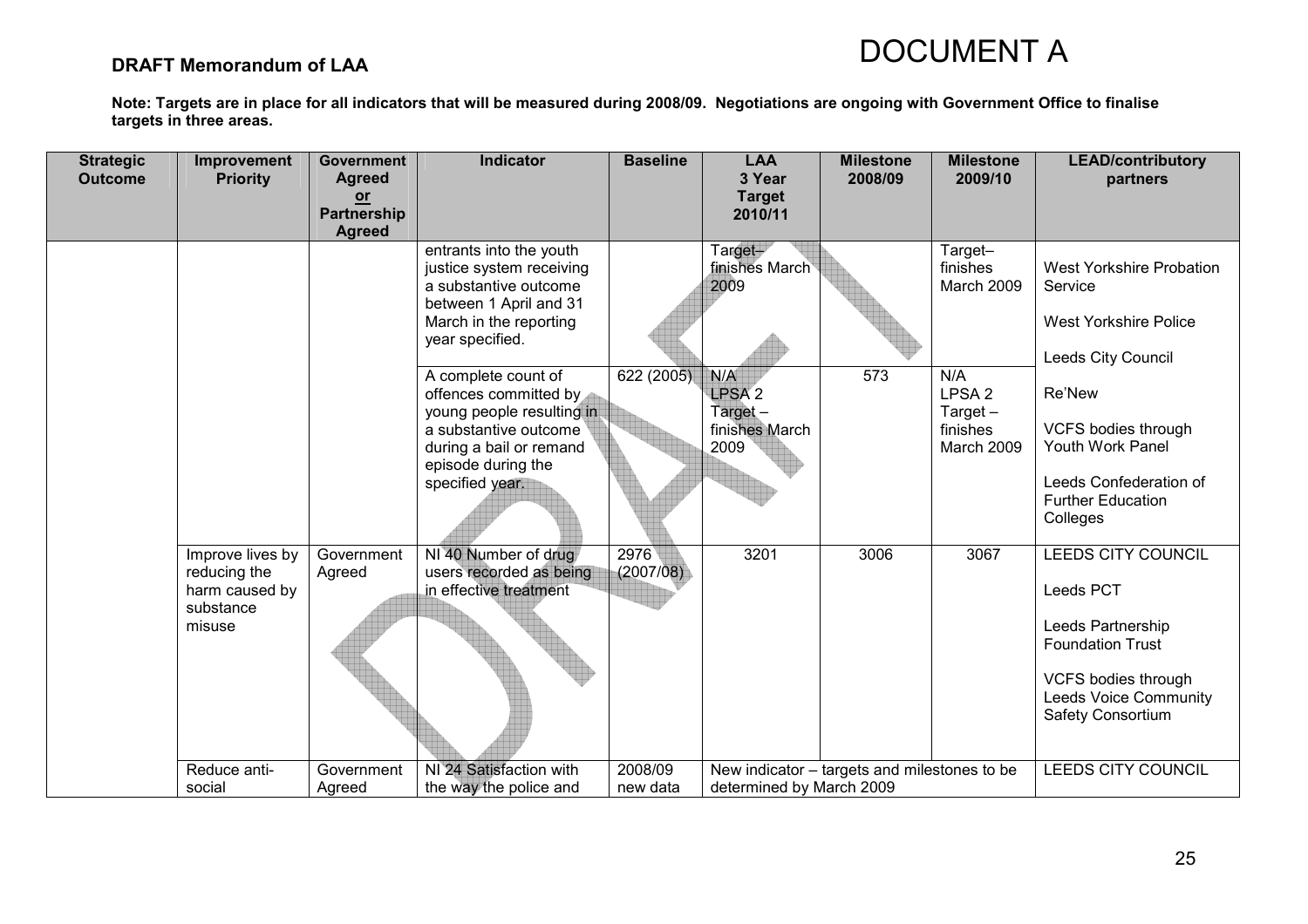### DRAFT Memorandum of LAA

| <b>Strategic</b><br><b>Outcome</b> | Improvement<br><b>Priority</b>                                                  | <b>Government</b><br><b>Agreed</b><br>$or$<br>Partnership<br><b>Agreed</b> | Indicator                                                                                                    | <b>Baseline</b>                                                          | <b>LAA</b><br>3 Year<br><b>Target</b><br>2010/11 | <b>Milestone</b><br>2008/09 | <b>Milestone</b><br>2009/10 | <b>LEAD/contributory</b><br>partners                                                              |
|------------------------------------|---------------------------------------------------------------------------------|----------------------------------------------------------------------------|--------------------------------------------------------------------------------------------------------------|--------------------------------------------------------------------------|--------------------------------------------------|-----------------------------|-----------------------------|---------------------------------------------------------------------------------------------------|
|                                    | behaviour.                                                                      |                                                                            | local council dealt with<br>anti-social behaviour                                                            | $return -$<br><b>Baseline</b><br>will be in<br>place by<br>March<br>2009 |                                                  |                             |                             | <b>West Yorkshire Police</b>                                                                      |
|                                    | Reduce bullying<br>and<br>harassment.                                           | Government<br>Agreed                                                       | NI 69 Children who have<br>experienced bullying                                                              | 33%<br>(2007)                                                            | 22.5%                                            | 30%                         | 26.5%                       | <b>LEEDS CITY COUNCIL</b><br>VCFS bodies through<br>Leeds Voice CYP Forum                         |
|                                    | Reduce<br>worklessness<br>across the city<br>with a focus on<br>deprived areas. | Government<br>Agreed                                                       | NI 152 working age<br>people on out of work<br>benefits                                                      | 11.4%<br>(2007)                                                          | 10.4% by<br>2010/11                              | 11.1%                       | 10.8%                       | <b>JOB CENTRE PLUS</b><br>Leeds City Council<br>Learning and Skills<br>Council                    |
|                                    |                                                                                 | Partnership<br>Agreed                                                      | NI 153 - Working age<br>people claiming out of<br>work benefits in the worst<br>performing<br>neighbourhoods | 30.4%<br>(2007)                                                          | 28.4% by<br>2010/11                              | 29.8%                       | 29.2%                       | <b>Yorkshire Forward</b><br>VCFS bodies through<br>Leeds Voice Economy and<br><b>Skills Forum</b> |
|                                    | Reduce the<br>number of<br>children in<br>poverty                               | Partnership<br>Agreed                                                      | work locally and further government guidance                                                                 |                                                                          |                                                  |                             |                             | Indicators, targets and measures to be determined from April 2009 following more focussed         |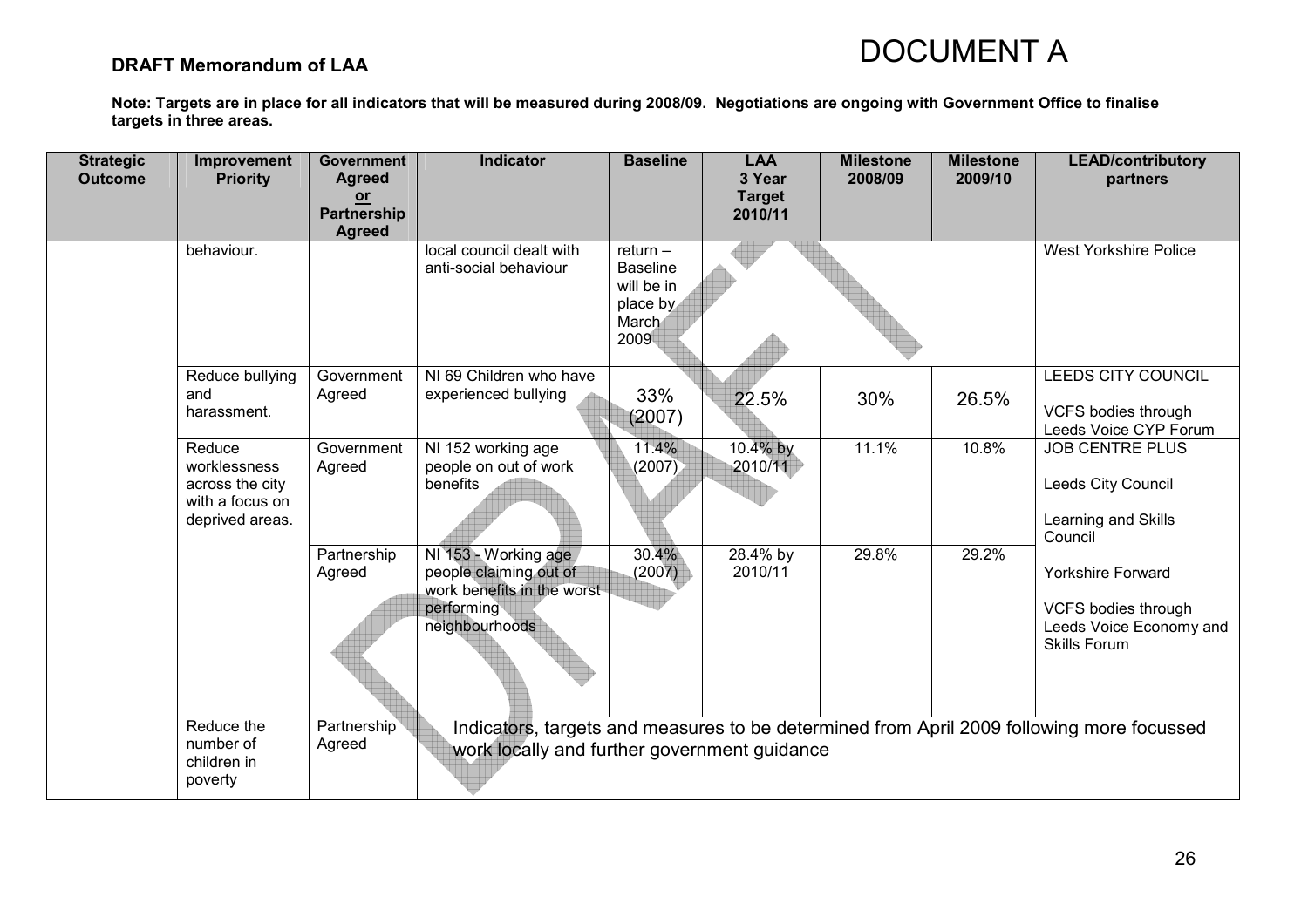### DRAFT Memorandum of LAA

| <b>Strategic</b><br><b>Outcome</b>                                                                                                                                     | Improvement<br><b>Priority</b>                                                                                                                                 | <b>Government</b><br><b>Agreed</b><br>$or$<br><b>Partnership</b><br><b>Agreed</b> | Indicator                                                                | <b>Baseline</b>                                                                 | <b>LAA</b><br>3 Year<br><b>Target</b><br>2010/11                         | <b>Milestone</b><br>2008/09                               | <b>Milestone</b><br>2009/10 | <b>LEAD/contributory</b><br>partners                                                                                                                                                                |
|------------------------------------------------------------------------------------------------------------------------------------------------------------------------|----------------------------------------------------------------------------------------------------------------------------------------------------------------|-----------------------------------------------------------------------------------|--------------------------------------------------------------------------|---------------------------------------------------------------------------------|--------------------------------------------------------------------------|-----------------------------------------------------------|-----------------------------|-----------------------------------------------------------------------------------------------------------------------------------------------------------------------------------------------------|
|                                                                                                                                                                        | Develop<br>extended<br>services, using<br>sites across the<br>city, to improve<br>support to<br>children,<br>families and<br>communities.                      | Partnership<br>Agreed                                                             | NI 88 Percentage of<br>schools providing access<br>to extended services. | 42%<br>(2006/07<br>academic<br>year)                                            | 100% (by<br>Sept 2010)                                                   | 74%<br>(by Sept<br>2008)                                  | 90%<br>(by Sept<br>2009)    | <b>LEEDS CITY COUNCIL</b><br><b>West Yorkshire Police</b><br><b>Education Leeds</b><br>VCFS bodies through Leeds<br>Voice CYP Forum<br>Leeds Confederation of<br><b>Further Education Colleges</b>  |
| <b>Harmonious Communities</b>                                                                                                                                          |                                                                                                                                                                |                                                                                   |                                                                          |                                                                                 |                                                                          |                                                           |                             |                                                                                                                                                                                                     |
| More inclusive,<br>varied and<br>vibrant<br>communities<br>through<br>empowering<br>people to<br>contribute to<br>decision making<br>and delivering<br>local services. | An increased<br>number of local<br>people engaged<br>in activities to<br>meet community<br>needs and<br>improve the<br>quality of life for<br>local residents. | Partnership<br>Agreed                                                             | NI 110 Young people's<br>participation in positive<br>activities         | To be set<br>when<br><b>TellUs</b><br>Survey is<br>completed<br>by June<br>2008 |                                                                          | To be set when TellUs Survey is completed<br>by June 2008 |                             | LEEDS CITY COUNCIL<br><b>Arts Council</b><br>West Yorkshire Fire and<br><b>Rescue Service</b><br>VCFS bodies through<br>Leeds Voice CYP Forum<br>Leeds Confederation of<br><b>Further Education</b> |
| Improved<br>community<br>cohesion and                                                                                                                                  |                                                                                                                                                                |                                                                                   |                                                                          |                                                                                 |                                                                          |                                                           |                             | Colleges                                                                                                                                                                                            |
| integration<br>through                                                                                                                                                 |                                                                                                                                                                |                                                                                   | NI 6 Participation in<br>regular volunteering                            | 2008/09<br>new data<br>$return -$                                               | New indicator - targets and milestones to be<br>determined by March 2009 |                                                           |                             | <b>LEEDS CITY COUNCIL</b><br><b>VCFS Bodies through</b>                                                                                                                                             |
| meaningful<br>involvement and                                                                                                                                          |                                                                                                                                                                |                                                                                   |                                                                          | <b>Baseline</b>                                                                 |                                                                          |                                                           |                             | <b>Voluntary Action Leeds</b>                                                                                                                                                                       |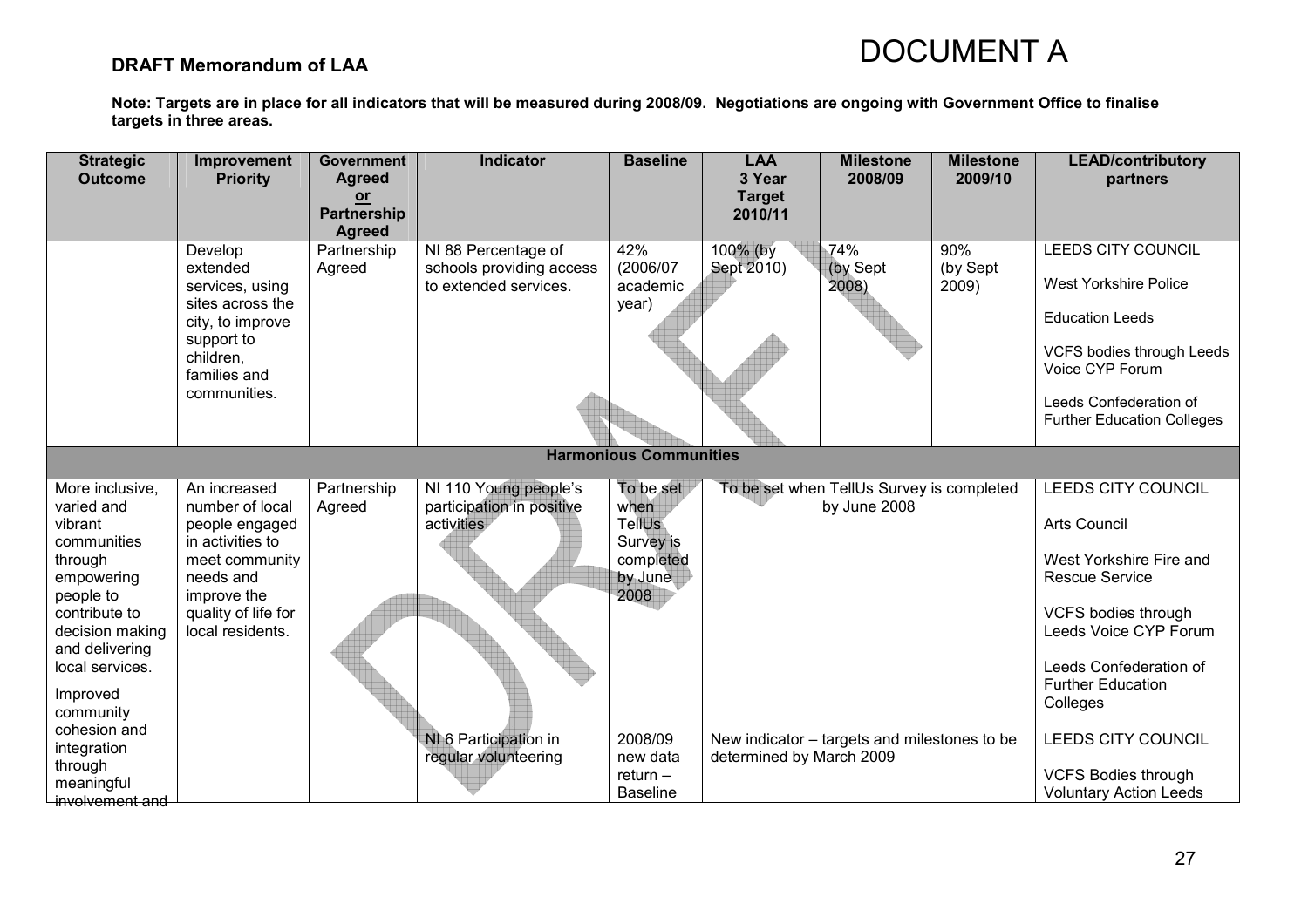### DRAFT Memorandum of LAA

| <b>Strategic</b><br><b>Outcome</b> | Improvement<br><b>Priority</b>                                                                                                                                                                                | <b>Government</b><br><b>Agreed</b><br>$or$ | <b>Indicator</b>                                                                           | <b>Baseline</b>                                            | <b>LAA</b><br>3 Year<br><b>Target</b> | <b>Milestone</b><br>2008/09                                                                             | <b>Milestone</b><br>2009/10 | <b>LEAD/contributory</b><br>partners                                                                                                                                                                                                                                |
|------------------------------------|---------------------------------------------------------------------------------------------------------------------------------------------------------------------------------------------------------------|--------------------------------------------|--------------------------------------------------------------------------------------------|------------------------------------------------------------|---------------------------------------|---------------------------------------------------------------------------------------------------------|-----------------------------|---------------------------------------------------------------------------------------------------------------------------------------------------------------------------------------------------------------------------------------------------------------------|
|                                    |                                                                                                                                                                                                               | <b>Partnership</b><br><b>Agreed</b>        |                                                                                            |                                                            | 2010/11                               |                                                                                                         |                             |                                                                                                                                                                                                                                                                     |
| valuing equality<br>and diversity. |                                                                                                                                                                                                               |                                            |                                                                                            | will be in<br>place by<br>March<br>2009                    |                                       |                                                                                                         |                             | <b>Arts Council</b><br>Museums, Libraries,<br>Archives, Yorkshire<br>Sport England                                                                                                                                                                                  |
|                                    |                                                                                                                                                                                                               |                                            |                                                                                            |                                                            |                                       |                                                                                                         |                             | Leeds PCT                                                                                                                                                                                                                                                           |
|                                    | An increase in<br>the number of<br>local people that<br>are empowered<br>to have a<br>greater voice<br>and influence<br>over local<br>decision making<br>and a greater<br>role in public<br>service delivery. | Government<br>Agreed                       | NI 4 Percentage of<br>people who feel they can<br>influence decisions in<br>their locality | <b>Baseline</b><br>to be set<br>by 2008<br>Place<br>Survey |                                       | Increase of 4.1% on baseline figure.<br>(Measured by Place Survey in Autumn 2010)                       |                             | <b>LEEDS CITY COUNCIL</b><br><b>West Yorkshire Police</b><br>Authority<br><b>West Yorkshire Police</b><br>West Yorkshire Fire and<br><b>Rescue Service</b><br>Leeds PCT<br><b>VCFS bodies through</b><br><b>Leeds Voice Community</b><br><b>Empowerment Network</b> |
|                                    | Enable a robust<br>and vibrant<br>voluntary,<br>community and<br>faith sector to                                                                                                                              | Partnership<br>Agreed                      | NI 7 Environment for a<br>thriving third sector                                            | To be set<br>by Office<br>of the<br><b>Third</b>           |                                       | Increase of 4.1 percentage points on baseline<br>by 2010/11<br>(measured by second OTS survey in Autumn |                             | <b>LEEDS CITY COUNCIL</b><br>VCF bodies through VCF<br><b>Strategy Group</b>                                                                                                                                                                                        |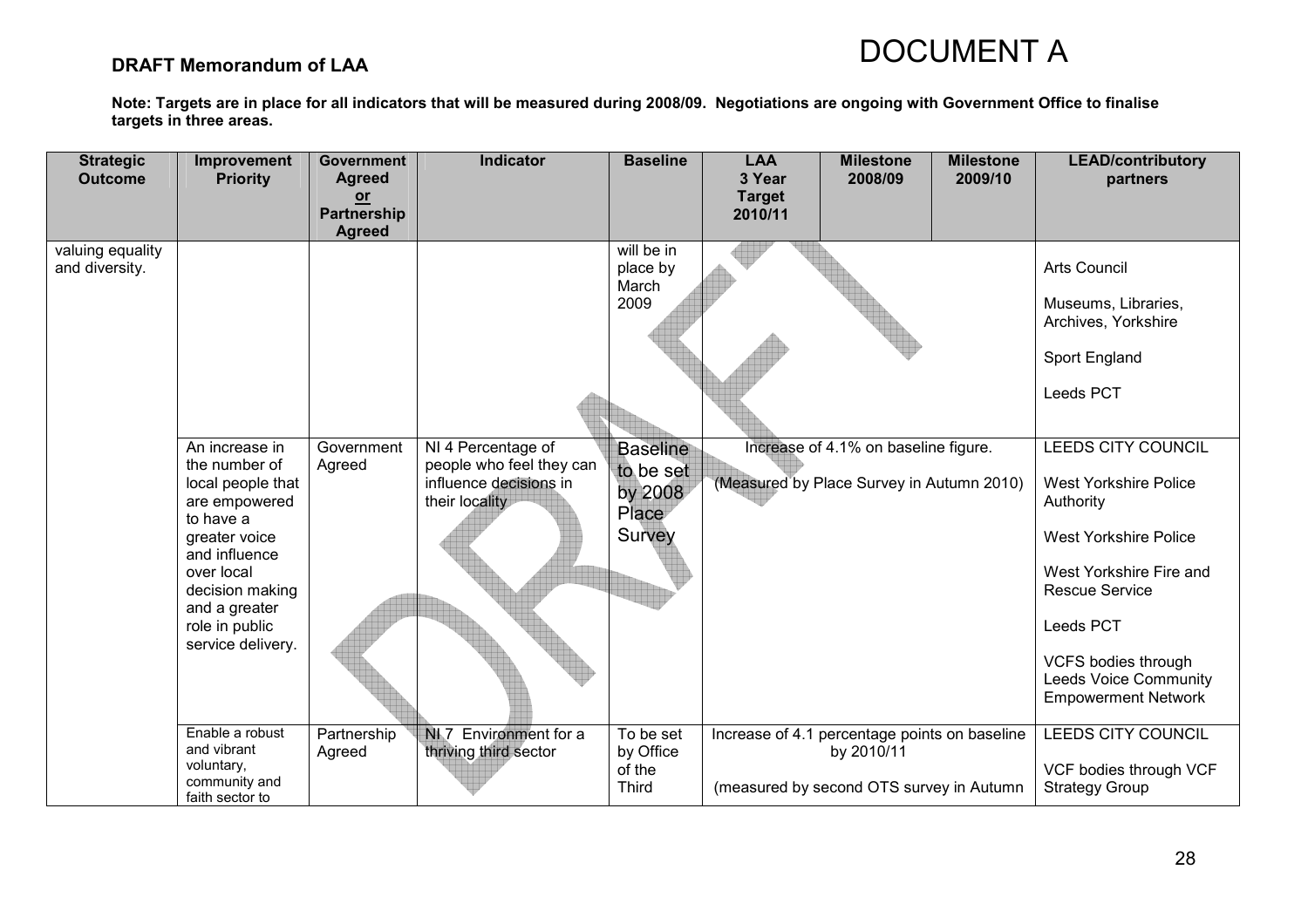### DRAFT Memorandum of LAA

| <b>Strategic</b><br><b>Outcome</b> | Improvement<br><b>Priority</b>                                                                                                                                                                              | <b>Government</b><br><b>Agreed</b><br>$or$<br>Partnership | Indicator                                                                                                                       | <b>Baseline</b>                                                                                    | <b>LAA</b><br>3 Year<br><b>Target</b><br>2010/11 | <b>Milestone</b><br>2008/09                                                                | <b>Milestone</b><br>2009/10 | <b>LEAD/contributory</b><br>partners                                                                                                                                                                                                                        |
|------------------------------------|-------------------------------------------------------------------------------------------------------------------------------------------------------------------------------------------------------------|-----------------------------------------------------------|---------------------------------------------------------------------------------------------------------------------------------|----------------------------------------------------------------------------------------------------|--------------------------------------------------|--------------------------------------------------------------------------------------------|-----------------------------|-------------------------------------------------------------------------------------------------------------------------------------------------------------------------------------------------------------------------------------------------------------|
|                                    | facilitate<br>community<br>activity and<br>directly deliver<br>services.<br>An increased<br>sense of<br>belonging and<br>pride in local<br>neighbourhoods<br>that help to build<br>cohesive<br>communities. | <b>Agreed</b><br>Government<br>Agreed                     | NI 1 Percentage of<br>people who believe<br>people from different<br>backgrounds get on well<br>together in their local<br>area | Sector<br>Survey -<br>Autumn<br>2008<br><b>Baseline</b><br>to be set<br>by 2008<br>Place<br>Survey |                                                  | 2010)<br>Increase of 4.1% on baseline figure.<br>(Measured by Place Survey in Autumn 2010) |                             | Leeds PCT<br><b>West Yorkshire Police</b><br>LEEDS CITY COUNCIL<br>VCF bodies through VCF<br><b>Strategy Group</b><br>Leeds PCT<br><b>West Yorkshire Police</b><br><b>Natural England</b><br>Leeds Confederation of<br><b>Further Education</b><br>Colleges |
|                                    |                                                                                                                                                                                                             |                                                           |                                                                                                                                 |                                                                                                    |                                                  |                                                                                            |                             |                                                                                                                                                                                                                                                             |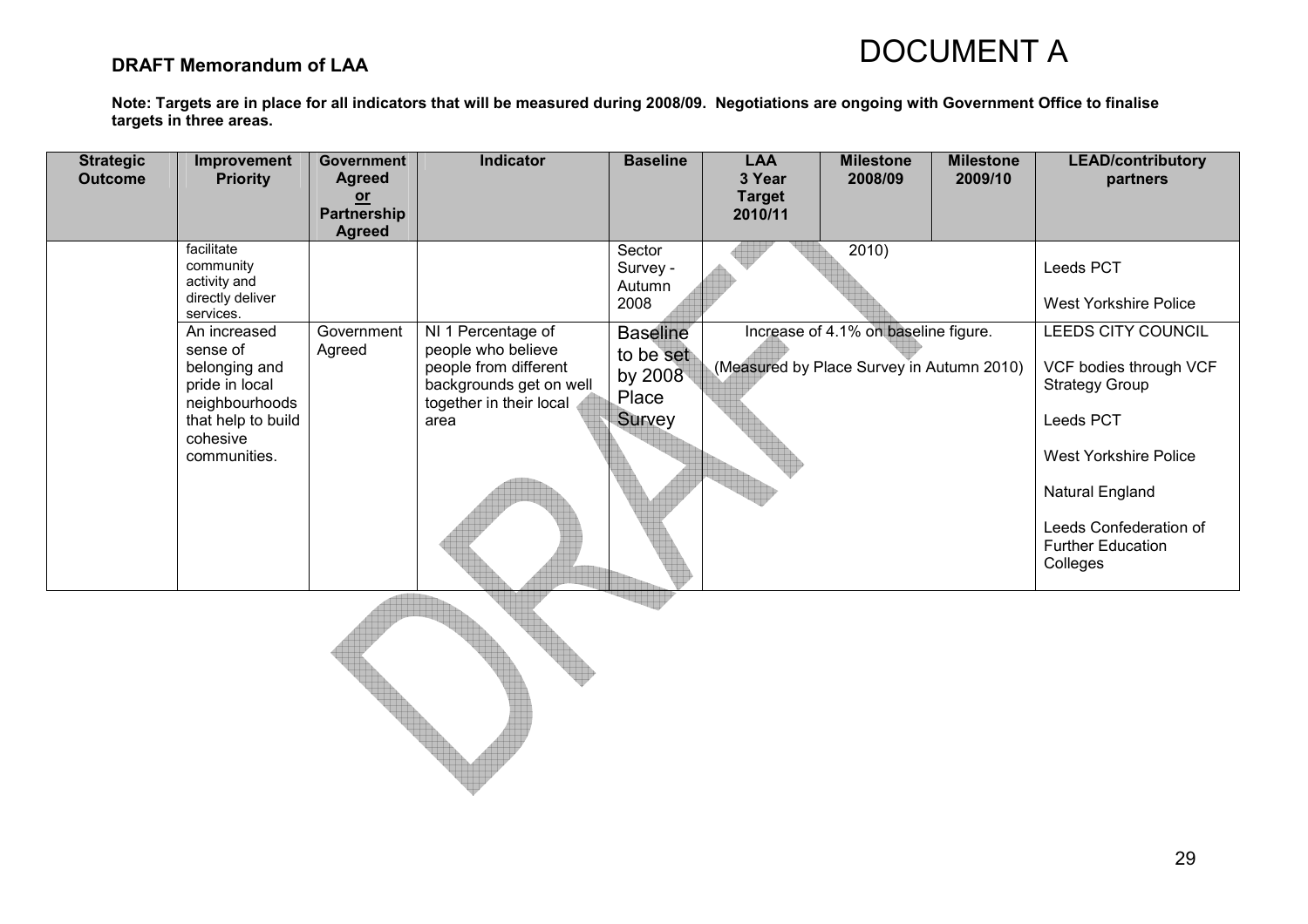### DRAFT Memorandum of LAA

| <b>DCSF Statutory Targets</b>                                                                                        |                                  |                                                             |  |  |  |  |  |  |  |
|----------------------------------------------------------------------------------------------------------------------|----------------------------------|-------------------------------------------------------------|--|--|--|--|--|--|--|
| <b>Indicator</b>                                                                                                     | <b>Baseline</b>                  | <b>Targets</b>                                              |  |  |  |  |  |  |  |
| Early Years (EYFSP) – to narrow the achievement gap at age 5                                                         | 38% (2006/07 academic<br>year)   | 30%<br>(for 2008/09 academic year)                          |  |  |  |  |  |  |  |
| Early Years (EYFSP) - to increase achievement for all children at age 5                                              | 47.1% (2006/06<br>academic year) | 53%<br>(for 2008/09 academic year)                          |  |  |  |  |  |  |  |
| Key Stage 2 – to increase proportion achieving level 4+ in both English and maths                                    | N/A                              | 77%<br>(for 2008/09 academic year)                          |  |  |  |  |  |  |  |
| Key Stage 1-2 - to improve proportion<br>progressing 2 national curriculum levels in English                         | N/A                              | 85%<br>(for 2008/09 academic year)                          |  |  |  |  |  |  |  |
| Key Stage 1-2 - to improve proportion progressing 2 national curriculum levels in Maths                              | N/A                              | 87%<br>(for 2008/09 academic year)                          |  |  |  |  |  |  |  |
| Key Stage 3 - to increase proportion achieving level 5+ in both English and maths                                    | <b>N/A</b>                       | 74%<br>(for 2008/09 academic year)                          |  |  |  |  |  |  |  |
| Key Stage 3 - to increase proportion achieving level 5 in science                                                    | 69% (2006/07 academic<br>year)   | 77%<br>(for 2008/09 academic year)                          |  |  |  |  |  |  |  |
| Key Stage 2-3 - to improve proportion progressing 2 national curriculum levels in English                            | N/A                              | 34%<br>(for 2008/09 academic year)                          |  |  |  |  |  |  |  |
| Key Stage 2-3 - to improve proportion progressing 2 national curriculum levels in Maths                              | N/A                              | 65%<br>(for 2008/09 academic year)                          |  |  |  |  |  |  |  |
| Key Stage 4 - to increase proportion achieving 5 A*-C grades at GCSE and equiv incl GCSE<br><b>English and Maths</b> | 42.1% (2006/07<br>academic year) | 51.6%<br>(for 2008/09 academic year)                        |  |  |  |  |  |  |  |
| Key Stage 3-4 - to improve proportion progressing equivalent of 2 national curriculum levels in<br>English           | N/A                              | 62.7%<br>(for 2008/09 academic year)                        |  |  |  |  |  |  |  |
| Key Stage 3-4 - to improve proportion progressing equivalent of 2 national curriculum levels in<br>Maths             | N/A                              | 32.6%<br>(for 2008/09 academic year)                        |  |  |  |  |  |  |  |
| Attendance – to reduce persistent absentee pupils in secondary schools                                               | N/A                              | 7.7%<br>(for 2008/09 academic year)                         |  |  |  |  |  |  |  |
| Attendance – to reduce persistent absentee pupils in primary schools                                                 | N/A                              | No statutory target set (only set for<br>secondary schools) |  |  |  |  |  |  |  |